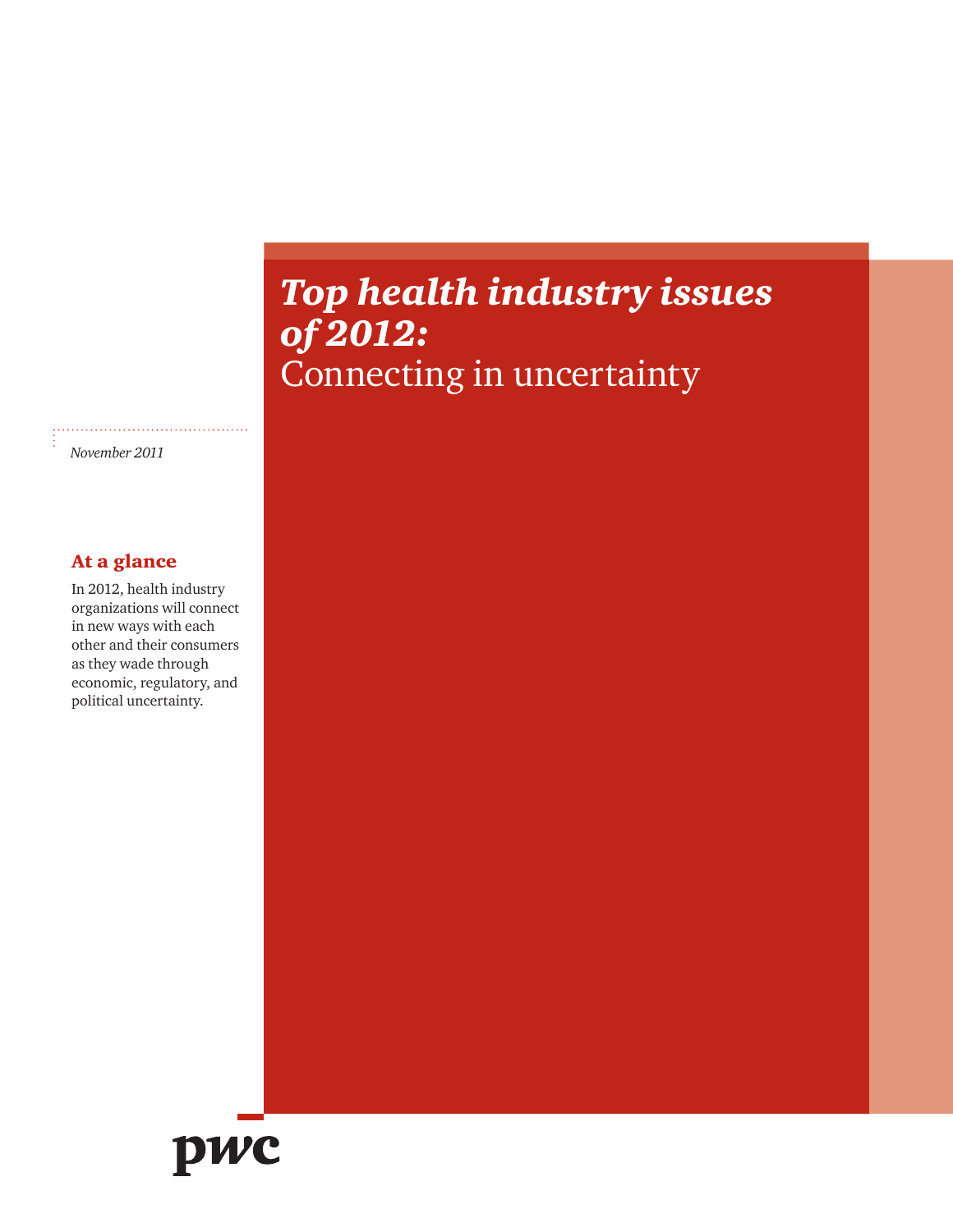### *Introduction*

*What a difference a year can make. Last year at this time, our expectation was that insurers, providers, and pharma/life sciences companies would be reacting to and complying with changes in the Patient Protection and Affordable Care Act (PPACA). They are. But, it's complicated by a constitutional challenge that most likely will be decided by the Supreme Court in 2012. Also, a congressional "super committee" is considering funding issues that could further impact healthcare and the economics of the industry. A busy and increasingly long election season will further wear on an anxious electorate.* 

The global economy teeters at the precipice of stagnation or recovery. Realizing that even healthcare isn't immune, organizations are reaching out to connect with old rivals and new acquaintances in this time of heightened uncertainty. Some are stepping forward in cooperation; others are rewriting the rules of competition.

Providers are faced with revised Medicare payment schemes through value-based purchasing rules now in effect. At the same time, high unemployment and higher medical costs are further delaying a typical household's medical care. The resulting fall in volume spells financial hardship for many providers. Meanwhile, insurers and providers are teaming up to better understand population health amid massive quantities of data. The return on investment for health information technology is a long one, but large investments in areas like informatics may start to bear fruit.

Yet, opportunities abound for the industry. Information privacy and security is becoming an important factor for consumers in their hospital choice, after cost, quality, and access. Along with this comes increasing

expectations from consumers to have functional electronic health records (EHR). Big pharmaceutical firms are experimenting with innovative R&D and operating models. The industry also is responding to increasing numbers of drug shortages. And all players are finding ways to harness the expansive power of social media within and outside their organizations.

This year, PwC's Health Research Institute (HRI) again polled 1,000 US adult consumers about a variety of healthcare topics. Key findings include:

- Fifty-two percent (52%) of consumers HRI surveyed said they would be interested in an insurance plan that covered effective treatments at little cost to them, but charged higher prices for new treatments with unproven benefits.
- Nearly 75% of the respondents indicated a preference for healthcare organizations that encompass a wide range of health related activities and services. Consumers see integration as a boon to quality and cost, with 38% of surveyed consumers expecting a decrease in the cost of care and 36% expecting an increase in the quality of care if their health insurance company and provider were to merge.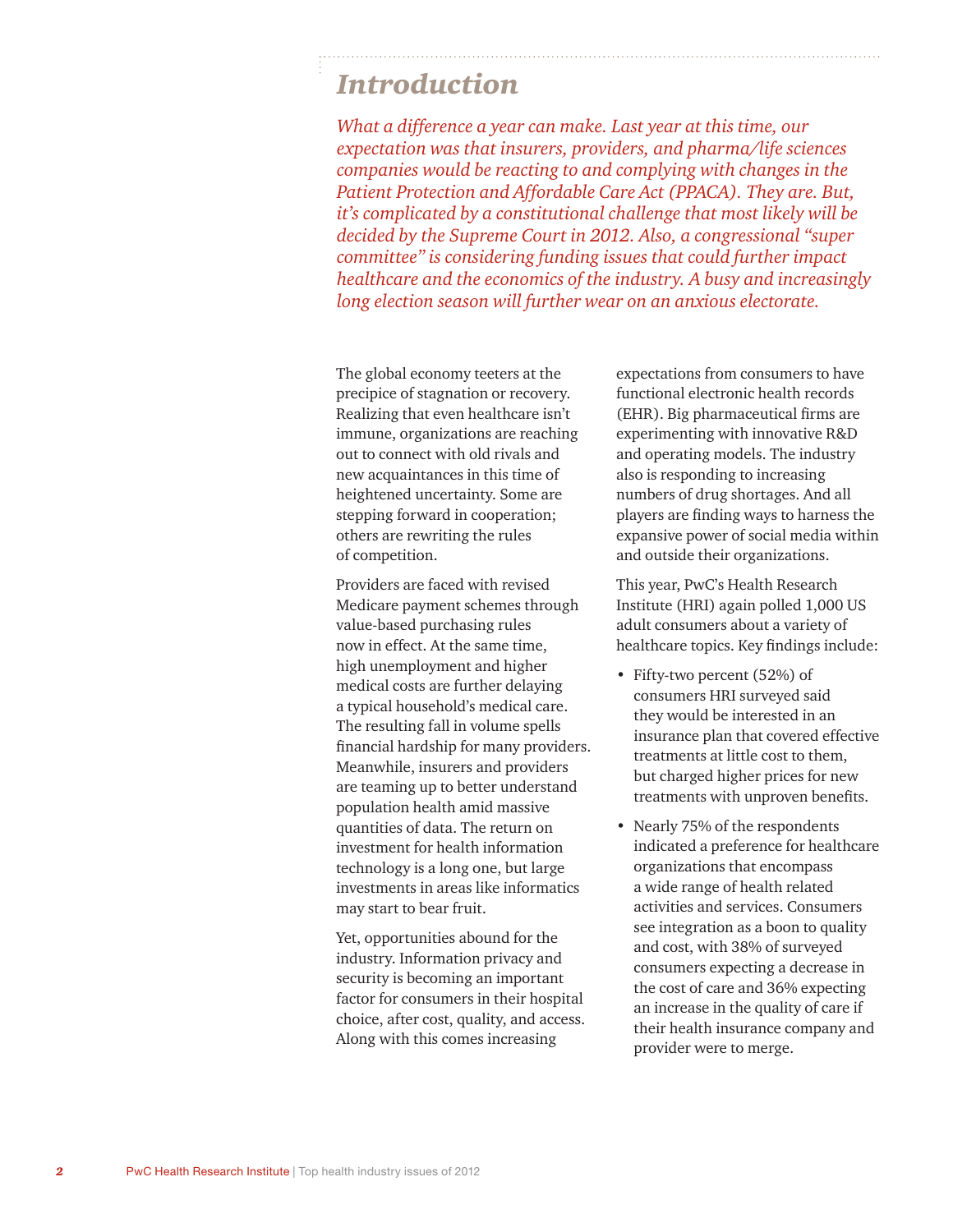- Sixty percent (60%) of respondents said they would be comfortable having their health data shared among healthcare organizations if doing so would improve coordination of their care.
- Consumers agree that healthcare is a prime election issue: it ranked equally (52% ranked healthcare either first, second, or third) with the national deficit as the second most pressing election issue after job creation.
- Nearly half (46%) of consumers say they have deferred care at least once this past year because of how much that care cost.
- Clear privacy and security policies were noted as a differentiator, being the top reason cited by consumers (at 30%) for why they would choose one hospital over another (holding cost, quality, and access equal).
- Sixty-one percent (61%) of consumers agree that pharmaceutical and biomedical research is an important engine for economic growth in this country. And 75% of consumers think that clinical trials should be conducted in the United States even though that might mean longer approval time and higher priced drugs.
- One-third of consumers (34%) reported they would have a less favorable impression of a health insurance company that decided not to participate in its state's health insurance exchange.
- Nearly a third (32%) of consumers has used some form of social media (Facebook, YouTube, blogs, etc.) for healthcare purposes.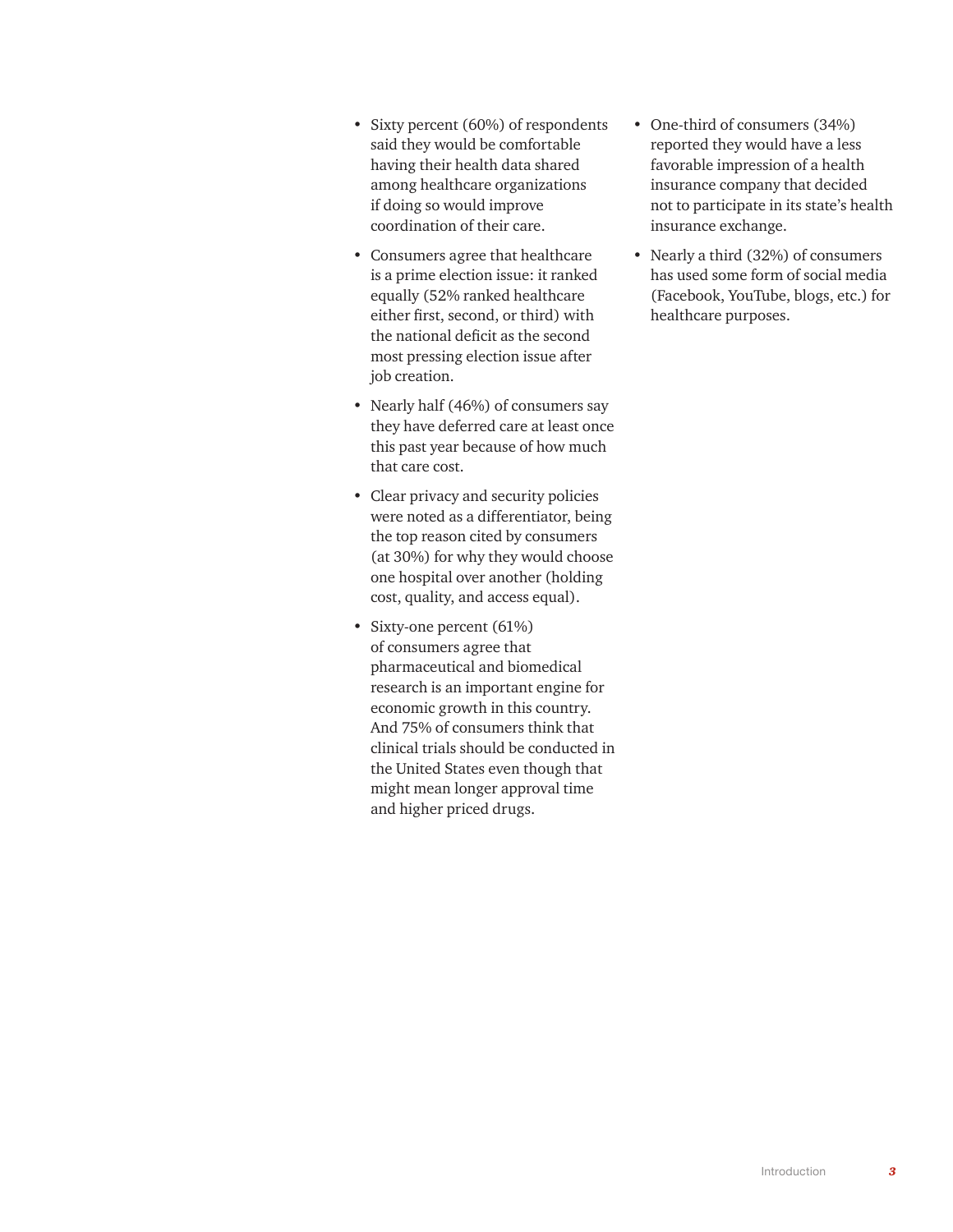# Defining and paying for value: Theory becomes reality

Healthcare spending increases. It's as sure as the law of gravity. Or is it? Government and private insurers, and employers, are trying to wring costs out. Forget the Institute of Medicine's admonition to "bend the cost curve." Some will try to break it in 2012 as organizations start showing value. And if they don't, there will be penalties to pay.

Beginning Oct. 1, 2012, Medicare will reduce base payments for each hospital discharge by 1%, or about \$850 million for fiscal year 2013 as part of its Hospital Value-Based Purchasing (VBP) program.<sup>1</sup> This 1% withholding is expected to grow in subsequent years. Hospitals will have the opportunity to "earn back" the lost dollars if they achieve certain performance metrics (e.g. follow best

clinical practices, obtain high patient care experience scores). Hospitals that don't measure up will lose some or all of their withholding. Plans to reduce payments for hospital readmissions and payment adjustments for hospitalacquired conditions are two other ways hospitals could lose money if they don't perform.

The Centers for Medicare and Medicaid Services' (CMS) Bundled Payments for Care Improvement Initiative is another opportunity for providers to reap rewards by excelling at delivering value. The program encourages providers to coordinate and deliver the most appropriate care by paying providers an episode-based payment. If they don't succeed, they'll be at a loss. Massachusetts' Blue Cross Blue Shield Alternative Quality Contract

(AQC) has used a similar concept since 2009 and provides an early model for CMS as it prepares for bundled payment pilots in 2012: apply global payments, give providers the opportunity to share in savings, and provide performance bonuses, with the goal of reducing medical expense trends.

For insurers, value will start with cutting administrative costs and keeping premiums down. By mid-2012, they must report the proportion of premium dollars spent on clinical care in 2011, known as their medical loss ratio (MLR). If they spent too much on administrative costs and not enough on healthcare, insurers must pay rebates to their members in August 2012, rebates the federal government estimates could total up to \$1.4 billion

1 Healthcare.gov, Administration Implements New Health Reform Provision to Improve Care Quality, Lower Costs, April 2011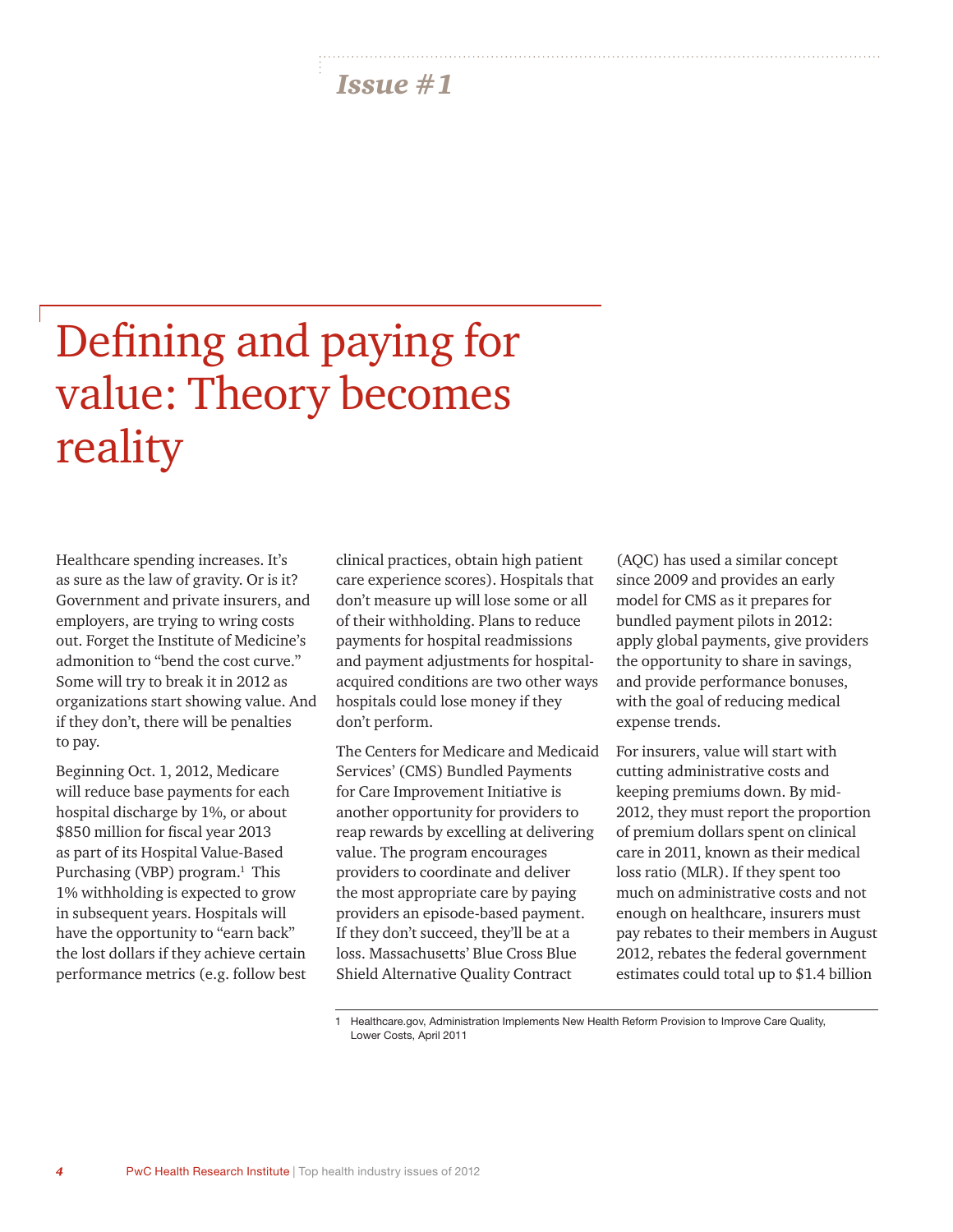#### **Figure 1: Percent of consumers who are interested in a value-based insurance plan**



Source: PwC Health Research Institute Consumer Survey, 2011

or \$164 for an individual policyholder. (Administrative costs cannot exceed 20% for individual/small employer plans or 15% for large employer plans.2 ) In addition, any insurer that intends to increase premiums for individual or small group plans by 10% or more must submit a written justification to state regulators, who will make those proposals available to the public.

Comparative effectiveness research (CER) and value-based pricing are two mechanisms pushing on pharmaceutical, biotech, and medical device makers, with the US government spending more than \$4 billion on CER over the next decade.<sup>3</sup> Other countries are further along the learning curve. Since 1999, the United Kingdom's National Institute for Health and Clinical Excellence (NICE) has provided guidance on treatments the National Health Service should pay for by assessing the clinical and costeffectiveness of new drugs. Recently, NICE rejected several high-profile

drugs for lupus, multiple sclerosis, and melanoma. In response, some drug manufacturers have turned to patient access schemes to promote adoption of their drugs, including subsidizing multiple treatments or providing reimbursement if patients don't respond to treatment. Given the UK contribution to drug pricing worldwide, how the United Kingdom assesses value will be widely monitored.

Consumers appear to understand the need to contain costs, and that unproven therapies should cost more. Half (52%) of consumers HRI surveyed indicated they would be interested in value-based insurance plans, or plans that cover effective treatments at little cost to them but charge higher prices for new treatments with unproven benefits. (See Figure 1.) Employers are also pushing for more value from their healthcare partners. As an example, self-insured employers that worked with Seattle hospital system Virginia Mason to address big ticket healthcare

2 PPACA Section 1001, Amendments to the Public Health Service Act; Public Health Service Act, Title XXVII, Part A, Section 2718

conditions saw a 23% reduction in MRI usage and fewer days lost from work than local averages (4.3 compared to 9.0).<sup>4</sup>

#### *Implications*

- New transparency on insurers' administrative costs and intended premium hikes could impact insurers' membership and reputations. Insurers are recognizing the need to establish a closer relationship with individual consumers and their caregivers to promote an advocate role.
- The push for value-based outcomes will affect approaches to clinical trials, R&D pipelines, and sales and marketing strategies for pharmaceutical and life sciences companies. Product development increasingly will stress effectiveness and economics as companies search for ways to prove the value of their products to payers and prescribers.
- Employers can use their purchasing power to demand performancebased pricing structures with provider, insurance, and wellness partners, tying payment to improvements in employee health or reductions in absenteeism.

<sup>3</sup> PPACA Section 6301, Patient-Centered Outcomes Research; HHS, Comparative Effective Research Funding; HRI estimates

<sup>4</sup> C. Craig Blackmore, Robert S. Mecklenburg and Gary S. Kaplan, At Virginia Mason, Collaboration Among Providers, Employers, And Health Plans To Transform Care Cut Costs And Improved Quality, Health Affairs, 30, no.9 (2011):1680-1687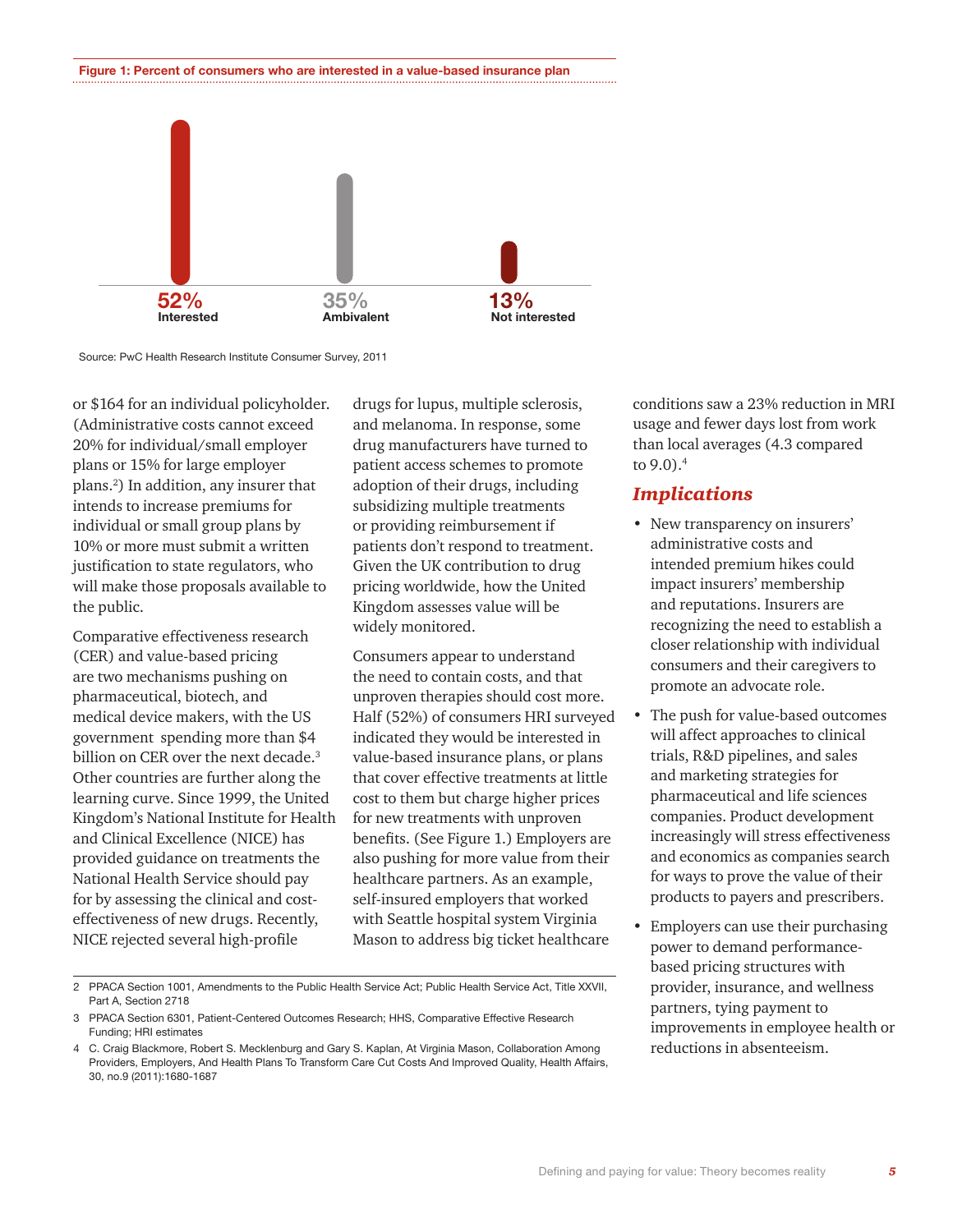## Higher out-of-pocket costs cramp utilization

Rising healthcare costs are eating into consumers' pocketbooks. In 2011, the average annual premium for employer-sponsored health insurance was \$5,429 for single coverage — up 8% from 2010 — and \$15,073 for family coverage — up 9% from 2010 and 113% from 2001.<sup>5</sup> And, while household incomes grew over the last decade, healthcare costs eroded those gains. One study found that even with gross income gains of \$23,000, a typical family of four would have had only \$95 more a month in 2009 than in 1999 for non-health spending. However, if healthcare costs had risen with inflation, that same family would have had \$545 more per month, a difference of \$5,400 per year.<sup>6</sup> As

healthcare costs continue to rise at an accelerating rate, households are looking for ways to curb their health spending.

From 2010 to 2011, employers increased their deductibles, outof-pocket maximums, and co-pays, according to the PwC 2011 Touchstone survey. In addition, high-deductible plans showed the greatest growth rate of all plan designs. The percentage of employers whose most-enrolled plan was high deductible went from 13% in 2010 to 17% in 2011.7

Out-of-pocket costs for Medicaid patients are also increasing as states look to address revenue shortfalls. In fiscal year 2012, 14 states added new or higher co-pays to their Medicaid programs, and some states are looking to take it further, limiting ER visits.<sup>8</sup> Florida recently passed a measure that would charge a \$100 co-pay for using the ER for routine care.

Higher deductibles and co-pays have suppressed utilization. One Rand Corp. study found that highdeductible health plan (HDHP) enrollees cut back on preventive services such as childhood vaccinations, mammography, and cancer screenings.<sup>9</sup> A Centers for Disease Control and Prevention (CDC) study found a higher percentage of HDHP enrollees didn't fill or refill prescriptions.10 Regardless of health plan, 46% of consumers surveyed by

<sup>5</sup> Kaiser Family Foundation, Employer Health Benefits: 2011 Summary of Findings

<sup>6</sup> David I. Auerback and Arthur L. Kellermann, A decade of health care cost growth has wiped out real income gains for an average US family, Health Affairs, 30, no.9 (2011): 9: 1630 – 1636

<sup>7</sup> Behind the Numbers: Medical cost trends for 2012, PwC Health Research Institute, May 2011

<sup>8</sup> Kaiser State Health Facts, Medicaid Cost Containment Actions Taken by States, FY2012

<sup>9</sup> RAND Corporation, High-Deductible Health Plans Cut Spending but Also Reduce Preventive Care

<sup>10</sup> CDC, Impact of Type of Insurance Plan on Access and Utilization of Health Care Services for Adults Aged 18-64 Years With Private Health Insurance: United States, 2007-2008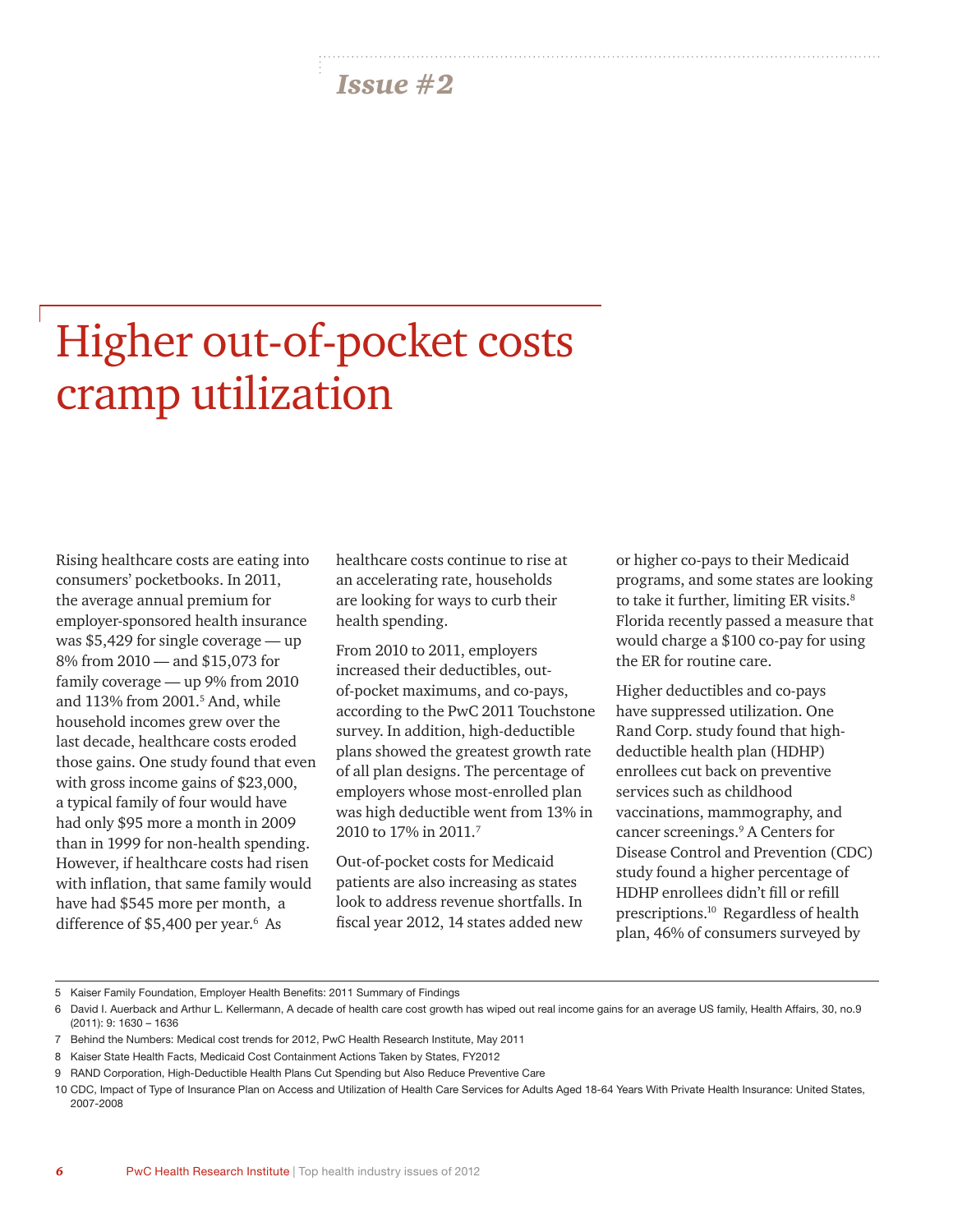**Figure 2: Percent of consumers who have deferred care in the past year because of cost**



Source: PwC Health Research Institute Consumer Survey, 2011

HRI said they have deferred care in the past year at least once because of cost. (See Figure 2.)

In general, hospitals are feeling the effects. In 2009, the inpatient admission rate per 1,000 people was 115.7, the lowest it has been in 20 years.<sup>11</sup> Among not-for-profit hospitals, the average bed occupancy fell almost three percentage points from 2008 to 2010.<sup>12</sup> And, the growth rates for admissions and outpatient surgeries are down, while observation stays, a less expensive alternative to admissions, are up. Moody's is projecting a negative outlook for this sector, highlighted by the 2010 median net patient revenues growth rate of 4%, the lowest rate in more than a decade.<sup>13</sup>

Hospitals have managed to maintain their operating margins by reining in expenses such as wages and employee benefits. In 2010, median wage and benefit expenditures grew 4.1%, down from 8% in 2008.13 And, some health systems have shifted more care to e-visits to help manage costs and increase access for patients.

#### *Implications*

• Hospitals will need to look at alternative ways to grow revenue in the face of slowing utilization. Their revenues are further threatened by Medicare payment changes and the political push to cut spending via decreasing Medicare reimbursement.

- Attracting and retaining the right skilled workforce will continue to be a challenge. Hospitals will need to be creative in their talent management strategies.
- Employers must monitor how healthcare costs are affecting the health of their workers. Using behavioral economics principles and implementing innovative wellness programs could help encourage consumers to make better, and more economical, choices.

For a more in-depth look at medical costs, see [Behind the numbers: Medical](http://www.pwc.com/us/en/health-industries/publications/behind-the-numbers-medical-cost-trends-2012.jhtml) [cost trends for 2012.](http://www.pwc.com/us/en/health-industries/publications/behind-the-numbers-medical-cost-trends-2012.jhtml) 

<sup>11</sup> AHA Hospital Statistics, 2011 Edition

<sup>12</sup> Moody's FY 2010 Not-for-profit Healthcare Medians Desktop Card

<sup>13</sup> Moody's Investors Service, US not-for-profit medians show resiliency against industry headwinds but challenges still support negative outlook, August 30, 2011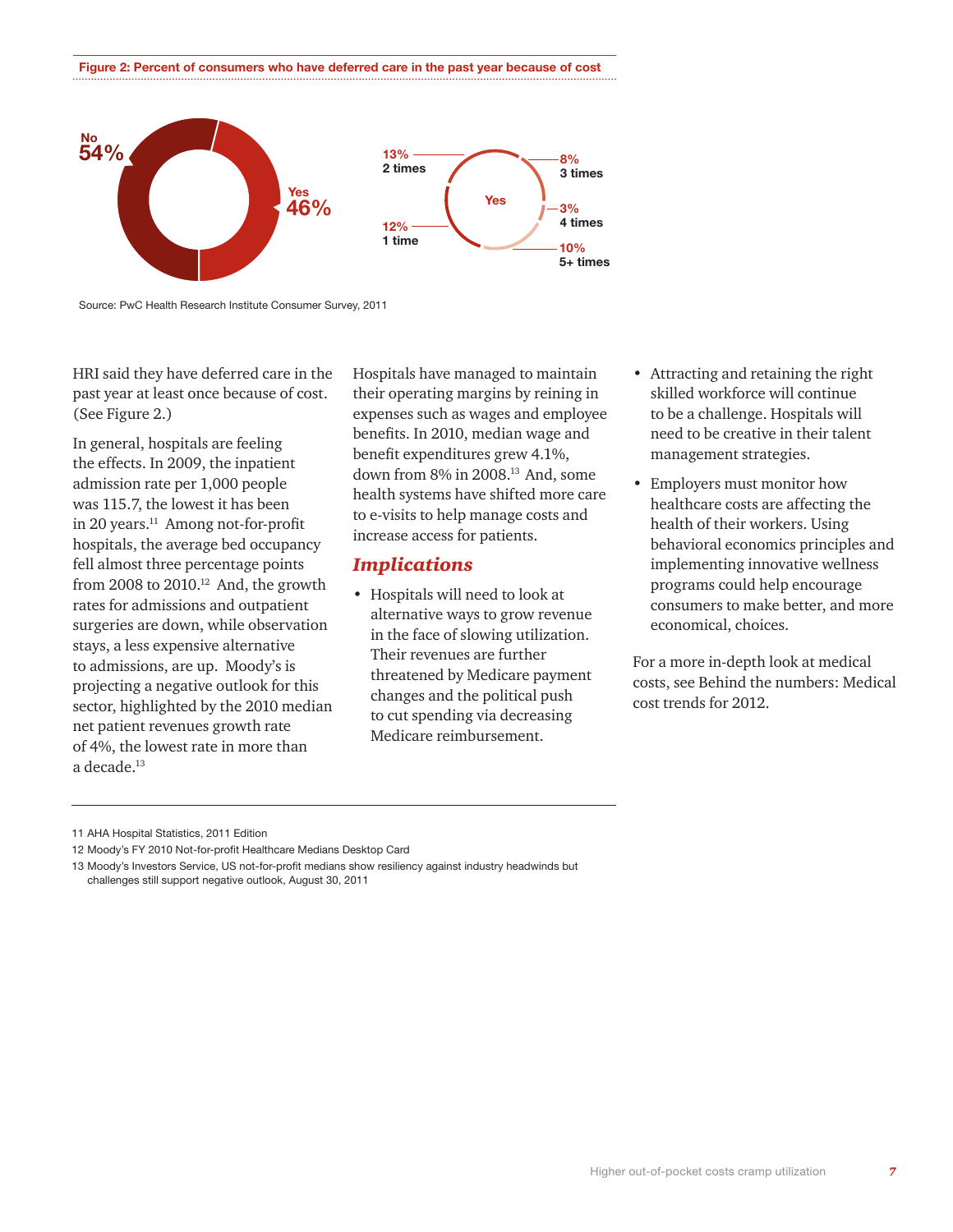## Forging a new identity: Providers and insurers team up for population health

The identities of providers and insurers are blurring as they team up to harness data across the spectrum of care and benefit from new payment models. In the last year, health insurers have committed more than \$2 billion to acquire or align with physician groups, clinics, and hospitals, according to HRI estimates.

Two high-profile deals turned heads. Pennsylvania insurer Highmark invested in West Penn Allegheny Health System. In addition, Optum, insurer UnitedHealth Group's health services division, decided to buy a southern California company that manages 2,300 physicians. But that is not all: Humana, which bought occupational health provider Concentra in 2010, expanded even further in 2011 adding a chain of

Atlanta urgent care clinics. Aetna is developing co-branded health plans and new payment models with Virginia-based Carilion Clinic.

Large providers also are investing. In Boston, Partners HealthCare agreed to acquire Neighborhood Health Plan, a Medicaid and small group insurer. A new national association, the Hospital Health Plans Coalition, was formed in 2010 to raise congressional awareness and promote these provider-based plans in delivering integrated healthcare.

After recent CMS actions, providers now have several new population health oriented reimbursement plans to choose from — including two CMS shared savings models, four bundled payment models, and numerous commercial ACO plans. Population

health, a buzzword in health policy circles for decades, is in revival mode as these new accountable care models prompt providers to dust off old plans for integrated health systems. Technology and the threat of declining reimbursement make these models more appealing, and possibly, more profitable.

In the 1980s and 1990s, hundreds of hospitals started — then shut down — HMOs. The integration challenges with managing data, physicians, and incentives were too difficult. The landscape has changed with EHRs, physician alignment and new Medicare shared savings models. More providers can see the financial advantages of integrating care inside and outside the hospital.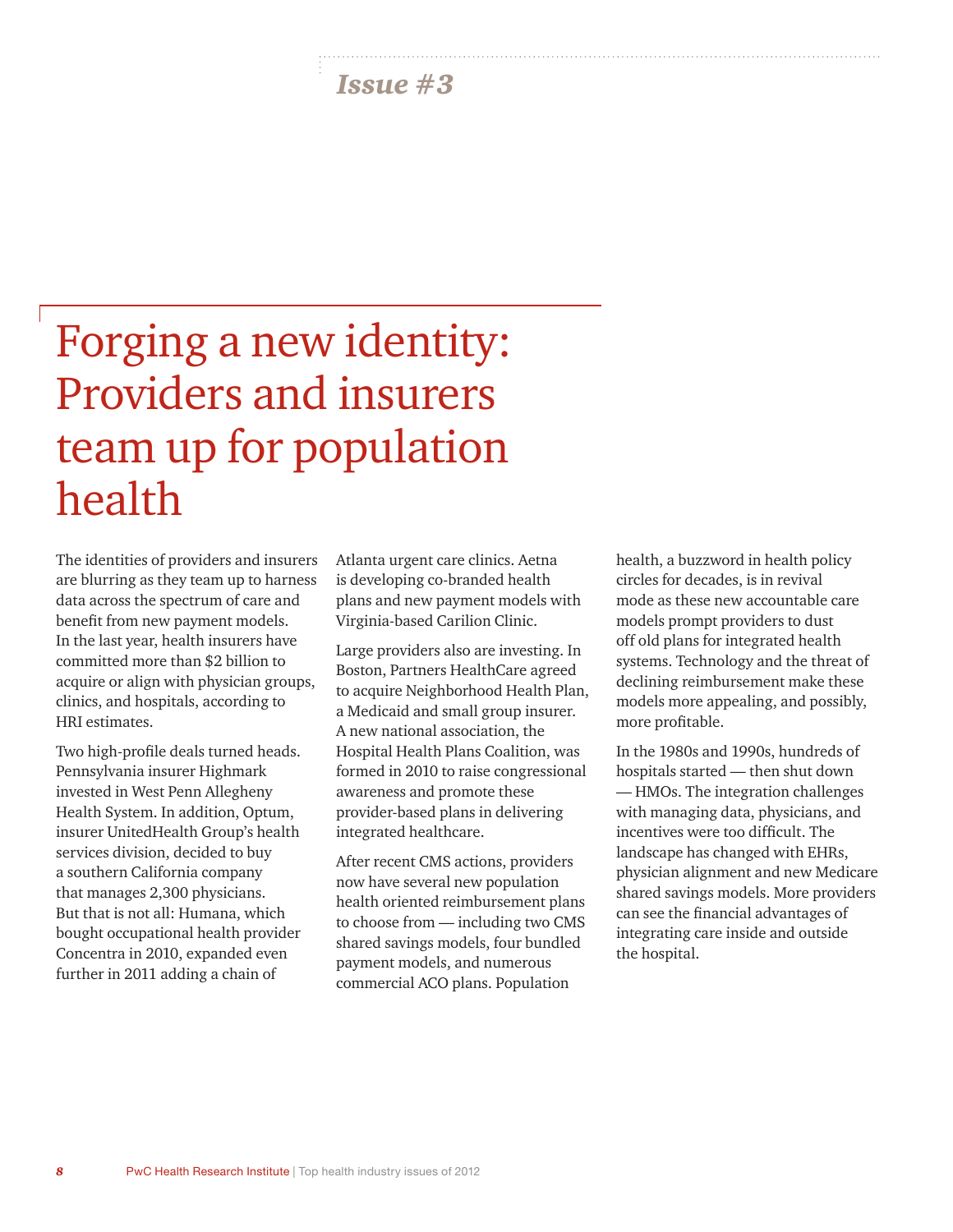

Source: PwC Health Research Institute Consumer Survey, 2011

Patients could see tangible benefits from a more coordinated system, too. According to HRI research, nearly three-fourths of consumers want integrated care models. (See Figure 3.) Why? Of those surveyed, 38% think it will lower costs, and 36% expect the quality of care to increase if their health insurer and hospital or doctor were to merge.

Those consumers are on to something. If these provider-insurer partnerships are able to achieve results similar to recent Medicaid-provider partnerships, the impact could be substantial. Established in 1998, Community Care of North Carolina implemented a medical home model and engaged primary care physicians to serve as the point of care for patients. The program is supported by an infrastructure of community providers that coordinate care, implement disease management programs, and provide access to data and patient records through an integrated IT infrastructure. The recently released results have been powerful: nearly \$1.5 billion in savings from 2007–2009 for the state.14 By partnering with providers and emphasizing care coordination and population-based initiatives, North

Carolina was able to achieve costs savings without cutting provider fees or services, or otherwise reducing care.

#### *Implications*

- New operating models require new governance structures to set priorities. Organizations that address this need early on will be better positioned for a smooth transition.
- Long-time adversaries will weigh the risks and rewards of working together in a post-reform environment, knocking down long entrenched silos.
- Some mergers and partnerships may raise red flags among lawmakers about competition and access for consumers. As a result, these deals could stir up more regulatory activity.
- Data integration could sink or save new provider-insurer partnerships, depending on execution.
- Organizations, regardless of plans for integration or partnering, should evaluate data mining, informatics, and data sharing capabilities as the need for effective population health continues to grow.

For a more in-depth look at partnerships promoting population health, see [From courtship to](http://www.pwc.com/us/en/health-industries/publications/from-courtship-to-marriage-series.jhtml)  [marriage: A two-part series on](http://www.pwc.com/us/en/health-industries/publications/from-courtship-to-marriage-series.jhtml)  [physician-hospital alignment.](http://www.pwc.com/us/en/health-industries/publications/from-courtship-to-marriage-series.jhtml)

14 Community Care of North Carolina, Our Results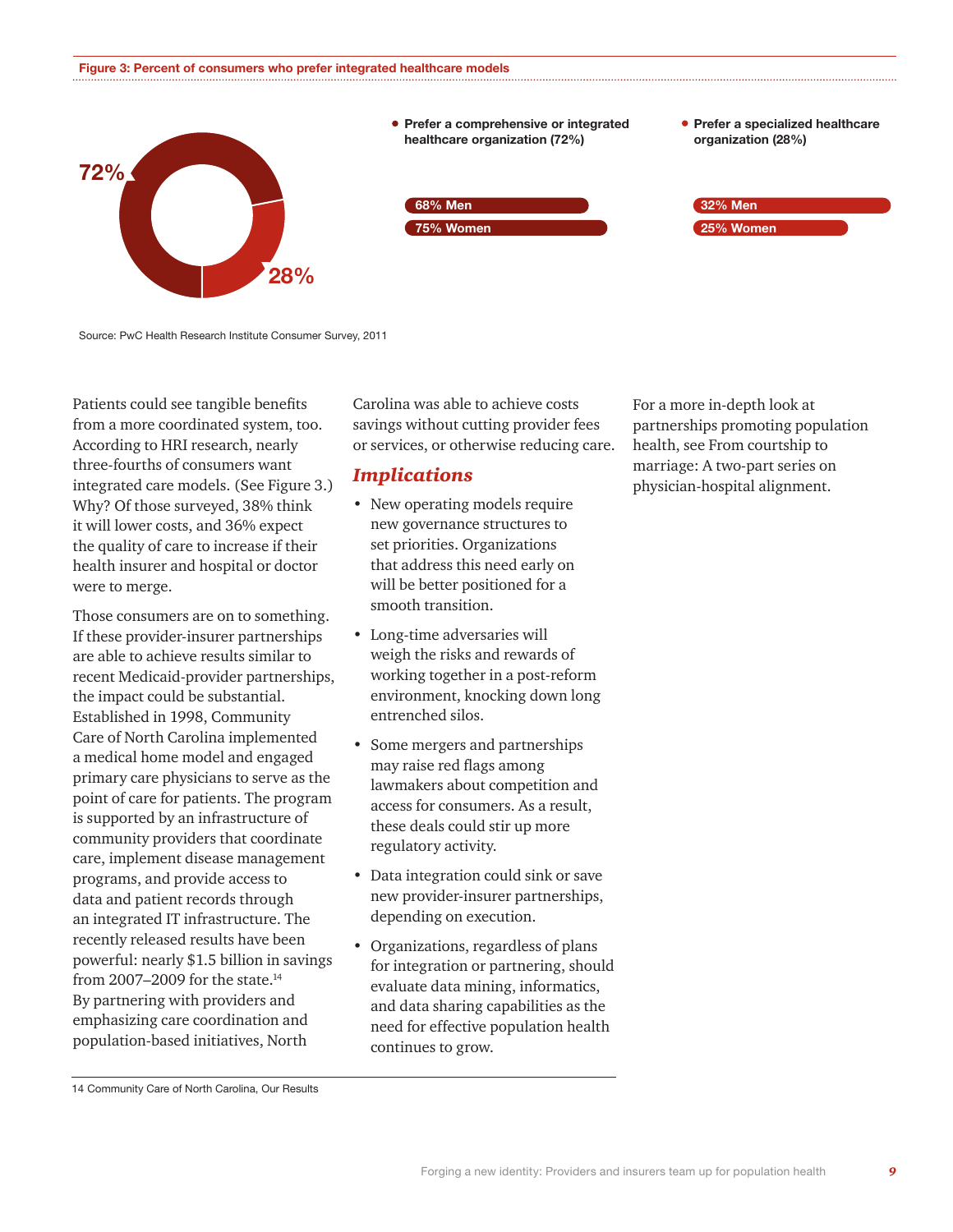# The coming drug (shortage) wars

Drug shortages affect patients, providers, pharmaceutical manufacturers, and researchers alike. The FDA reported 178 separate incidents of drug shortages in 2010, and the shortages are expected to increase into 2012.15 (See Figure 4.)

While shortages have affected drugs in all classes, the majority have occurred among generics that are important staples of hospital care and treatment, such as injectables for cancer treatment or anesthesiology. The shortages are sometimes spawned by a



sudden increase in demand or product discontinuation, but the top causes seem to be manufacturing delays and quality issues among generics manufacturers. Today's complex global pharma supply chain can strain the situation further as delays may stem from raw material shortages or production problems in different countries. Industry consolidation has also contributed to drug shortages.16 With fewer firms involved in generics manufacturing and fewer still with the capability to produce injectables, the alternatives are limited when shortages occur. For example, the cancer drug Doxorubicin is now primarily made by three manufacturers that have all experienced production delays.<sup>17</sup>

Concerns about patient care and safety grow as drug shortages multiply. Two separate studies conducted in 2010 and 2011 found that a staggering 99% of US hospitals had experienced one

Source: FDA, HRI analysis

15 FDA, Frequently Asked Questions About Drug Shortages

16 Valerie Jensen, Lorene M. Kimzey, and Mark J. Goldberger, FDA's role in responding to drug shortages, American Journal of Health-System Pharmacy, 2002:59:1423-5.

17 FDA, Current Drug Shortages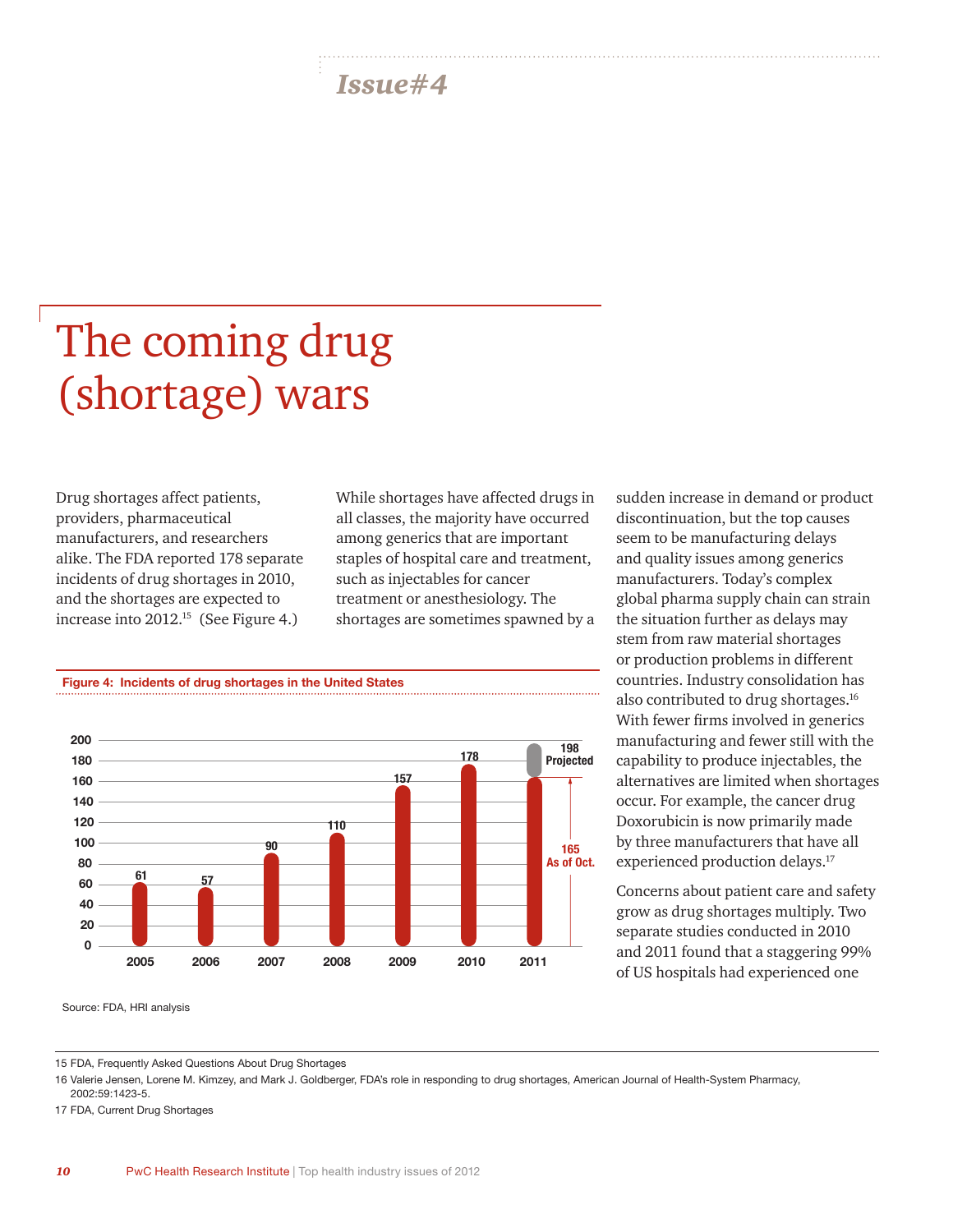or more drug shortages.18 For almost half of these hospitals, shortages are a daily dilemma requiring considerable time and resources to determine viable alternatives. And the options are not ideal, causing providers to choose among delays in treatment, less effective substitutes, or no treatment at all. Often pharmacists, doctors, and nurses are left with no choice but to work with a less effective or unfamiliar treatment, which can lead to dosing errors, mistakes in dilutions, and compromised care.

To cope, hospitals are revamping their supply chains, inventory tracking, and distribution systems, and developing internal strategies for responding to shortages and using therapeutic alternatives. Even with advanced planning, in 2010 hospitals spent an estimated \$200 million on expensive, last-minute substitutes, not factoring in gray market purchases.19 Gray market distributors, those with inexplicable quantities of drugs in short supply, prey on hospitals in need of scarce drugs, not unlike ticket scalpers outside a popular music concert. Premier, a group purchasing alliance, estimated an average price premium of 650% for unsolicited drug sales to its member hospitals. Providers are disinclined to purchase from these gray market suppliers as it can be difficult to confirm reliability of products purchased outside of trusted suppliers.

In late October 2011, President Obama signed an executive order to help address the growing drug shortage problem. The order instructs the FDA to press drug companies to report drug shortages more quickly, expedite the review of new manufacturing facilities, and step-up investigations into gray market mark-ups. The order is similar to a bill before Congress, H.R. 2245, "Preserving Access to Life-Saving Medications," that would give the FDA increased authority in requiring pharma manufacturers to give greater notice of impending drug shortages. Despite the fact that the legislation has attracted some bipartisan support, it remains to be seen if the bill will move forward anytime soon.

#### *Implications*

- Hospitals that have plans in place to address drug shortages, including processes for determining, communicating, and implementing therapeutic alternatives decisions, will be better able to respond to sudden and unexpected shortages.
- Real-time drug inventory systems can help manufacturers anticipate patient demand and minimize reliance on gray market vendors. Drug manufacturers with strong governance and communication policies will be able to respond quickly and aggressively when shortages do occur.
- Expect increased FDA vigilance and communication both to manufacturers and consumers regarding drug shortages.
- While drug shortages primarily affect generics, both branded and generic manufacturers may face reputational risks as consumers feel the effects of these shortages. Manufacturers should closely monitor and proactively communicate their mitigation efforts.

For a more in-depth look at pharma supply chain issues, see [Pharma 2020:](http://www.pwc.com/gx/en/pharma-life-sciences/pharma-2020/pharma-2020-supplying-the-future.jhtml)  [Supplying the future.](http://www.pwc.com/gx/en/pharma-life-sciences/pharma-2020/pharma-2020-supplying-the-future.jhtml)

<sup>18</sup> American Hospital Association, University of Michigan Health System, and American Society of Health System Pharmacists, Impact of Drug Shortages: Results of Two Independent National Surveys, September 2011

<sup>19</sup> Premier, Navigating Drug Shortages in American Healthcare, March 2011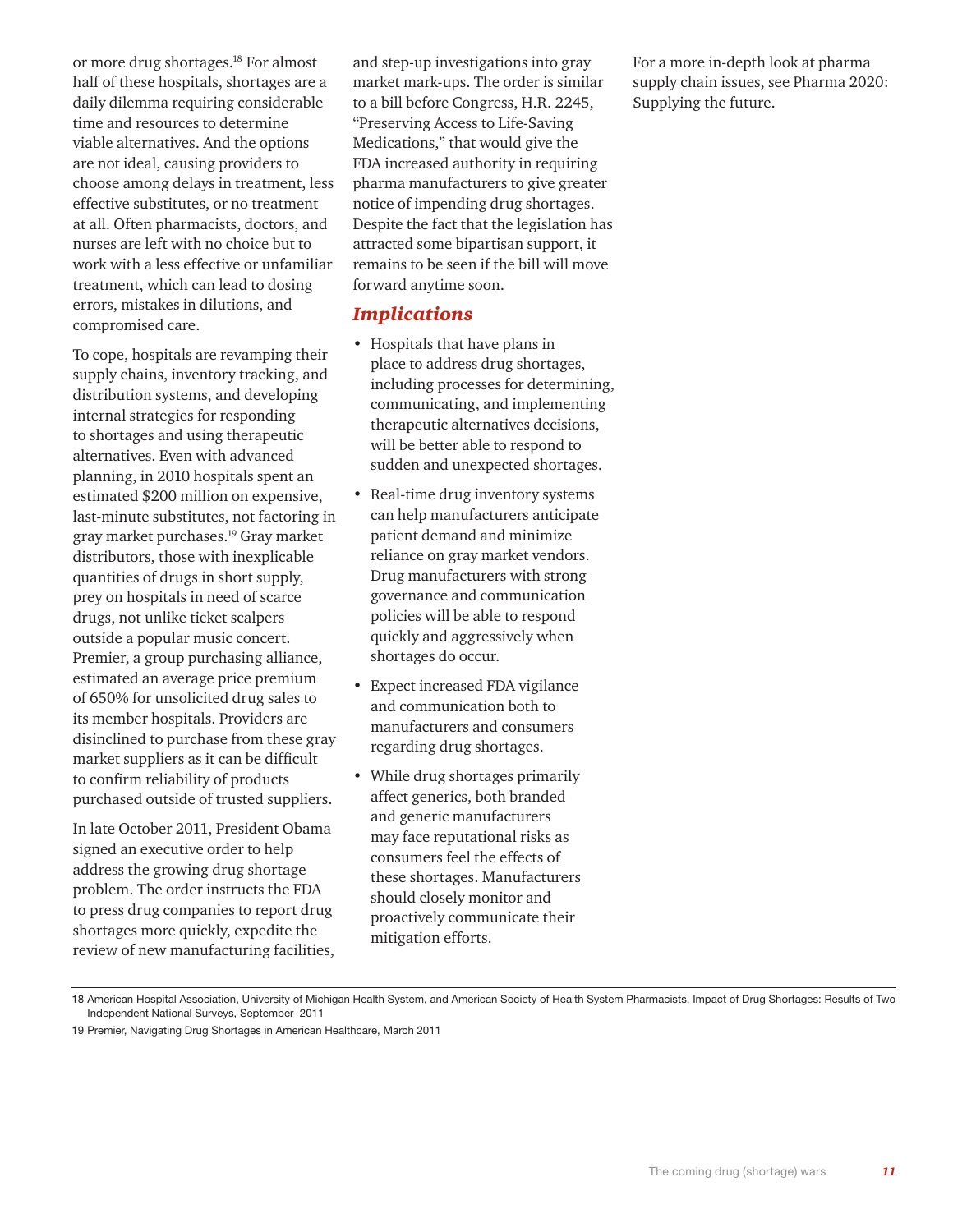## Getting smarter: Investments in health informatics ramp up

In 2012, data is power, and the organizations that learn how to effectively use and monetize it will gain a competitive edge. But data is ubiquitous, and identifying what's valuable and what's not within an organization's nooks and crannies is challenging. The practice of identifying valuable data and translating it into information to customize patient care and achieve the best possible outcomes is the domain of health informatics.

Each health sector has a vested albeit slightly different interest in informatics, but their needs are converging. Patients also are becoming more interested in sharing their data to benefit themselves and others. Sixty percent (60%) of the consumers surveyed said they would be comfortable having their health data shared among healthcare organizations if doing so would improve coordination of their care. (See Figure 5.)

Expect data sharing partnerships to grow in 2012. Many providers will continue to focus on EHR and health information exchange (HIE) implementation and data integration, and some leading organizations — for example, Geisinger Health System, Kaiser Permanente, Mayo Clinic, Intermountain Healthcare, and Group Health Cooperative — have already joined forces to better exchange clinical information. Their Care Connectivity Consortium will share data about

**36%**

**29%**

**17%**

**Figure 5: Purposes for which consumers would be comfortable having their health data shared among healthcare organizations (respondents were able to select all that apply) To improve coordination of my care To support real-time decision making for my care 60% 54%**

Source: PwC Health Research Institute Consumer Survey, 2011

**To provide data to identify groups/patients who are at risk** 

**To support analysis of my doctor's performance** 

**None of these**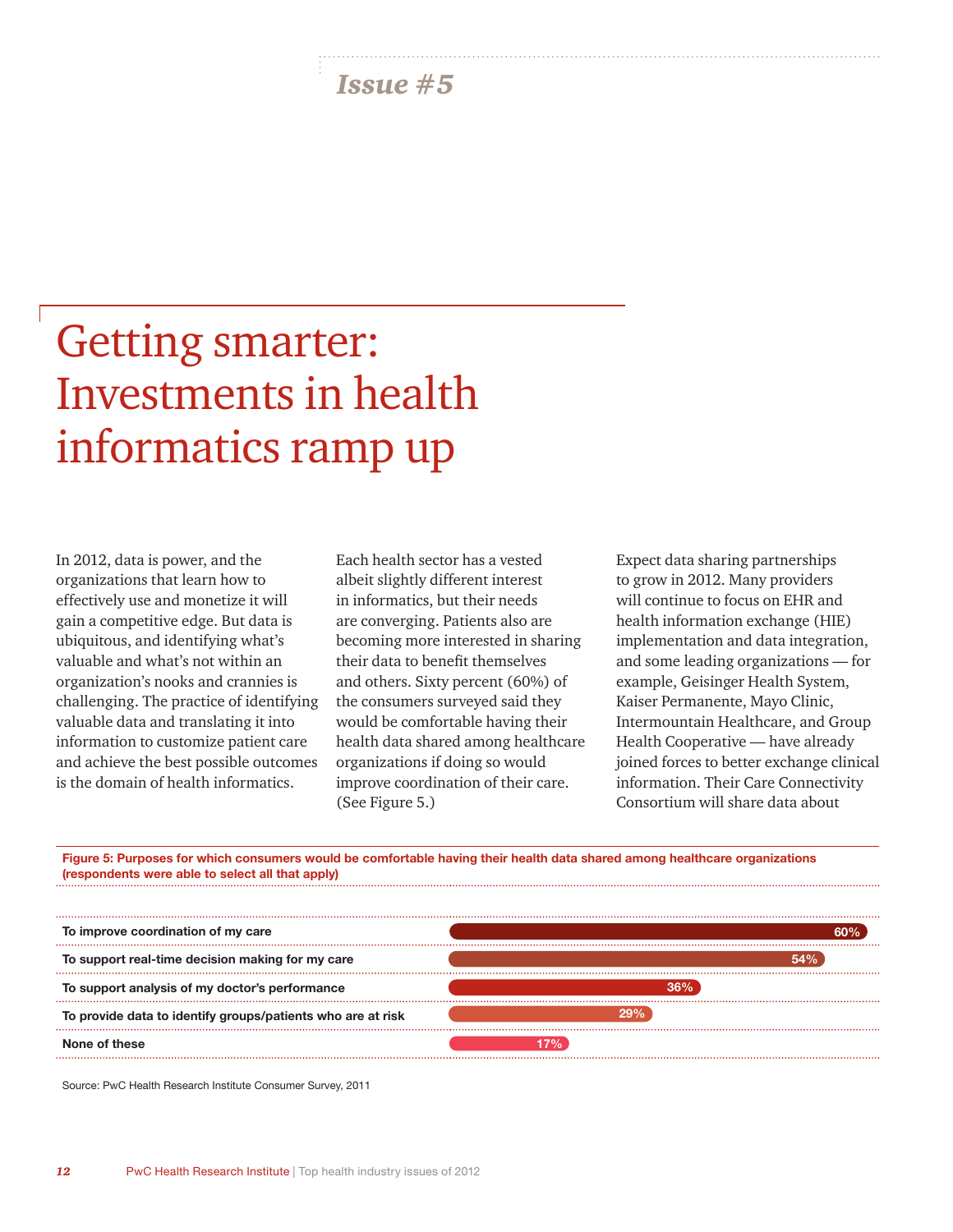patients to easily and quickly access that information for care purposes.

Health insurers' role in disease management has helped them use data to better identify patients at risk for developing chronic illnesses. In 2012, they may see their role expand to applying informatics in everyday patient care. For example, in 2011, WellPoint announced that it was purchasing "Watson," IBM's datacrunching and artificial intelligence technology, to suggest treatment options and diagnoses to doctors. Like providers, health insurers are also pooling resources. Kaiser Permanente, Aetna, Humana, and UnitedHealthcare are forming the Health Care Cost Institute, which will make data in more than 5 billion de-identified claims available to researchers.

Pharmaceutical companies are interested in clinical data to better understand medication compliance, the real-world effectiveness of their drugs, and to facilitate clinical trials. Informatics can help them determine what leads to noncompliance, formulate targeted products, and prove that their drugs are the most cost- effective.

The global market for advanced analytics and business intelligence software tools is estimated to grow to approximately \$313 million by 2013, marking a 10.8% compound annual growth rate since 2007.20 The United States is expected to be about half that market. But the industry faces myriad challenges before data uses can expand and data assets can be monetized. These include addressing data quality and integration, developing scalable analytical tools, amending a shortage of practicing informaticists and

trainers, and addressing privacy and security. How organizations collect patient-reported data may be another barrier. For example, PwC's consumer survey showed only 17% of patients fill out patient information online, while 61% still use paper forms to provide information to their doctor's office.

Organizations that are able to use their data with intelligence and purpose to effectively and affordably manage patient care will stand apart from the competition. For example, Medicare's value-based purchasing program and accountable care organizations are based on the submission of data to illustrate patient outcomes. The nature of these outcomes determines payment.

#### *Implications*

- More providers and health insurers are using predictive modeling to better manage high-cost patients. With reimbursement increasingly based on patient outcomes, organizations that are able to intervene before patients become chronically ill will save lives and money.
- Technology and informatics can also be used to build and enhance provider networks, linking community and rural providers to specialists, linking patients to providers "virtually," and remotely monitoring patients' health status and medication compliance.
- Large consortiums that are forming to share patient data on a common platform could have a competitive edge. Providers should look for shared EHR opportunities in their local markets to expand their data networks.

20 Ovum, a Datamonitor company, Business Intelligence: Global Market Forecast Model to 2013, August 2008, © Ovum 2011

- As more data is collected and shared within and across organizations, efforts to secure that data and ensure patient privacy will become increasingly complicated.
- Pharmaceutical/life science companies will increasingly use clinical informatics to get more targeted products to market faster.

For more information about healthcare informatics, stay tuned for HRI's upcoming report in early 2012.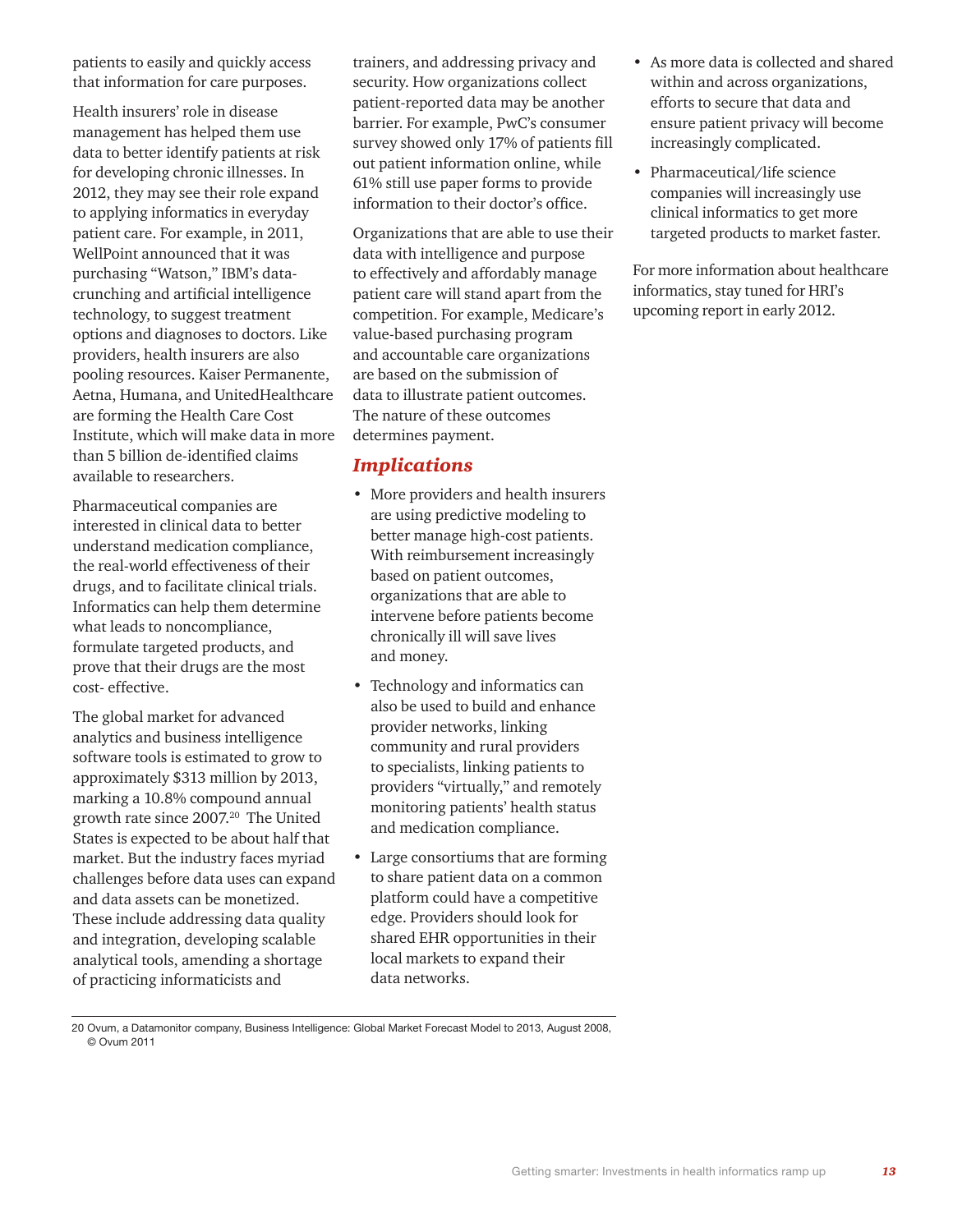## Privacy and security: A billboard for new business

More than half of healthcare organizations have had at least one privacy/security-related issue in the last two years, according to a recent HRI survey. As personal health data is increasingly digitized and shared, privacy risks balloon. Nearly threequarters of healthcare organizations surveyed said they are using or intend to use health data for some purpose

other than to treat a patient. Yet only 47% said they have addressed related privacy and security implications.21 They should start. Among consumers surveyed about how they would choose one hospital over another (holding cost, quality, and access equal), clear privacy and security policies was the top differentiator (30%). (See Figure 6.)

Healthcare organizations will need to adapt old forms of patient consent and security protocols to cover new data uses or new channels of communicating and sharing data such as electronic health records, health information exchanges, mobile devices, and social media. Less than one-fifth of healthcare organizations that are sharing data externally have

**Figure 6: Attributes that would sway consumers to select one hospital over another, if cost, quality, and access were equal**



\*Has a blog, uses Twitter, Facebook, or YouTube to communicate and engage you

Source: PwC Health Research Institute Consumer Survey, 2011

21 Old data learns new tricks: Managing patient privacy on a new data-sharing playground, PwC Health Research Institute, 2011.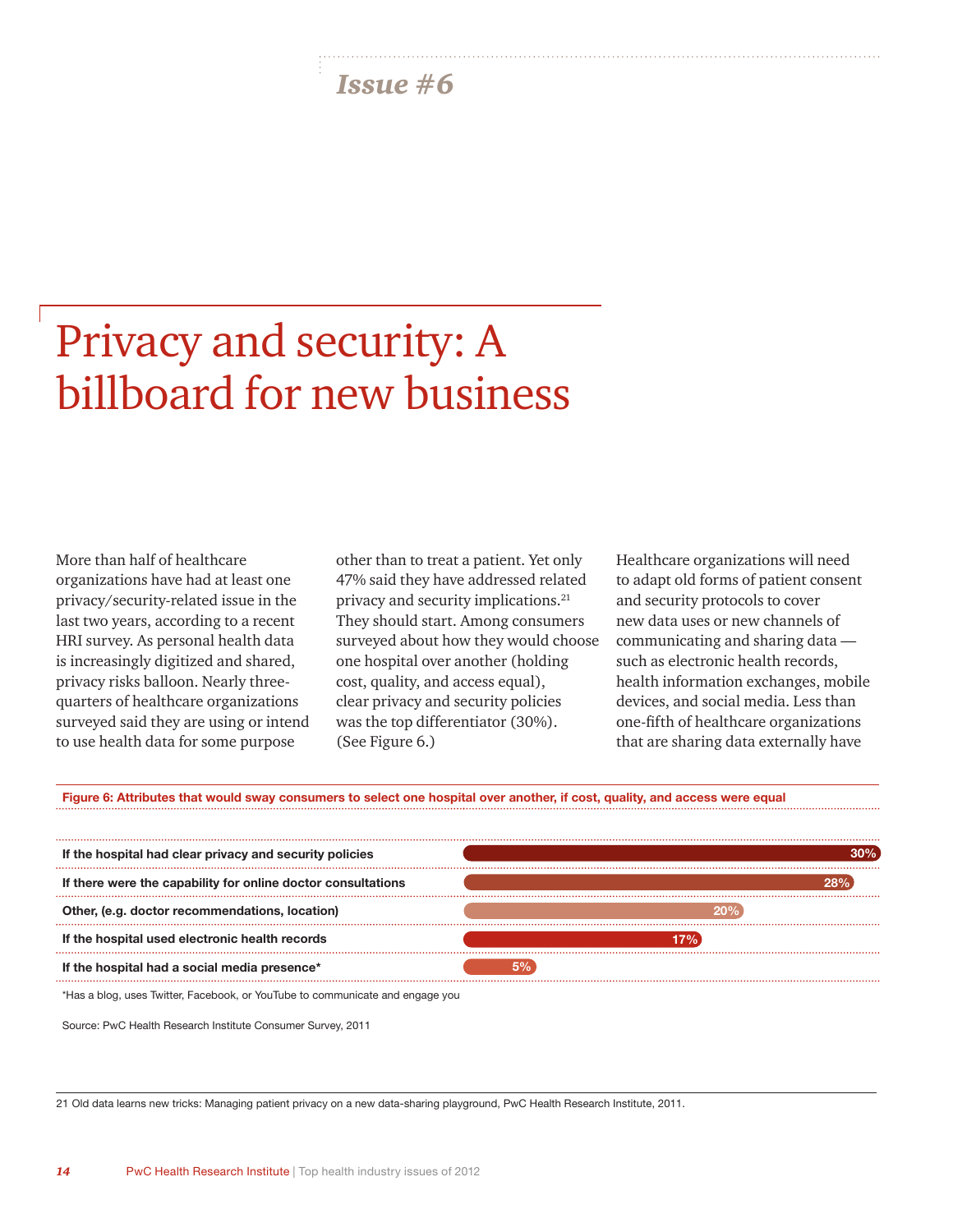implemented a process for managing patient consent for sharing that data, including in health information exchanges. Also, while the trend in the pharmaceutical and life sciences sector over the last few years has been to outsource IT functions to third parties for cost savings and to better deliver capabilities globally, only 17% of survey respondents from the sector said that they have addressed the privacy and security issues related to Internet-based outsourced IT functions such as cloud computing. In 2011, the federal government's Office of the National Coordinator for Health Information Technology took the first step toward helping patients understand what it means when they give consent to share their data. The e-consent trial is expected to "design, develop, and pilot innovative ways to electronically implement existing patient choice policies, while improving business processes for healthcare providers."22 That's a tall order.

The government has made it clear that IT-enabled advances cannot come at the expense of patient privacy and security. More than 70% of healthcare executives surveyed by HRI said that recent breach enforcement actions have forced them to focus more on privacy and security. Organizations can expect increased government audits because criminal and civil penalties for breaches are a revenue source for the government's stimulus incentive program to drive widespread EHR adoption.

### *Implications*

- As more stakeholders enter the data-sharing mix through digitized records, mobile devices, social media, and health databases, healthcare organizations need to build more granular access-control models to prevent overexposure of information.
- The healthcare industry cannot solve the privacy and security issue with policies alone. Innovative technology tools, such as those implemented in other industries grappling with data privacy, can provide ways to complement and enhance privacy and security efforts.
- Global pharmaceutical and life sciences companies and health insurers will face increasing challenges related to cross-border data transfers. Privacy laws are consumer protection laws, so the protection travels with the patient.
- Providers need to rethink how they comply with privacy laws and not limit their focus to HIPAA requirements. To be eligible for "meaningful use" incentives, they must also complete a security assessment that includes criteria for access control, identity management, and encryption.
- All healthcare organizations need strategies for managing business associate relationships. Under the HITECH Act, business associates

with which healthcare organizations share personal health information must now comply with the HIPAA Privacy and Security Rules and are subject to the same enforcement measures as covered entities.

• The trend toward cloud computing will continue — and extend to health insurers and providers — as healthcare organizations try to manage growing IT infrastructure and costs.

For more information about privacy and security, see [Old data learns](http://www.pwc.com/us/en/health-industries/publications/old-data-learns-new-tricks.jhtml)  [new tricks: Managing patient](http://www.pwc.com/us/en/health-industries/publications/old-data-learns-new-tricks.jhtml)  [privacy and security on a new data](http://www.pwc.com/us/en/health-industries/publications/old-data-learns-new-tricks.jhtml)[sharing playground.](http://www.pwc.com/us/en/health-industries/publications/old-data-learns-new-tricks.jhtml)

<sup>22</sup> Office of the National Coordinator for Health Information Technology, Announcement of E-Consent Trial Project Contract Award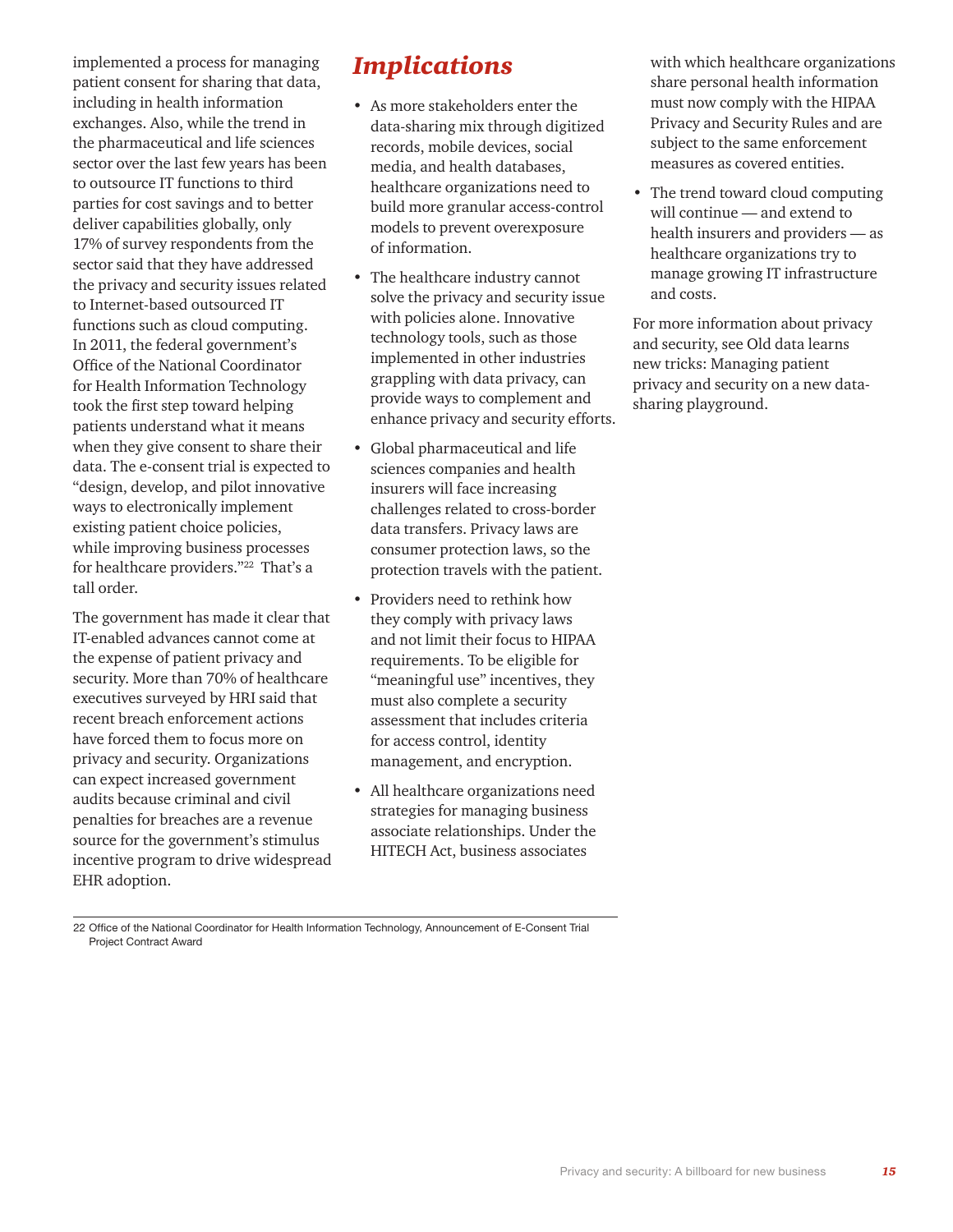## Insurance exchanges: Health plans learn to compete in a new marketplace

2012 will be intense for health plans getting ready for state health insurance exchanges (HIXs). States are expected to begin certifying health plans in October 2012. With the average certification prep time estimated at 15 months, health insurers have no time to lose to access this massive opportunity. The HIX market is estimated to encompass nearly 12 million consumers and \$60 billion in premiums in 2014, and as many as 28 million consumers and nearly \$200 billion in premiums in 2019, according to HRI estimates.

As insurers prepare to enter the exchange marketplace, they will need to understand how their product offerings and business models align with the exchanges, and how the new marketplace may shake up competition. In all scenarios, insurers will need to prepare for a shift in focus to the consumer, and develop

sales and marketing channels, customer interfaces, and product offerings that reflect and attract the individual consumer.

Two states, Massachusetts and Utah, were operating insurance exchanges prior to health reform. As of October 2011, 11 other states had enacted the legislative authority to establish the exchanges described in PPACA.<sup>23</sup> That leaves a lot of states still in limbo. With industry concern looming about the certification deadlines, the federal government has developed a new State Partnership model as a means of working with states to operate exchanges and provide additional flexibility. However, many of the regulations remain a work in progress. In 2011, the Institute of Medicine released its recommendations on how the US Department of Health and Human Services (HHS) should determine the "essential" health

23 The Commonwealth Fund, State Health Insurance Exchange Legislation: A Progress Report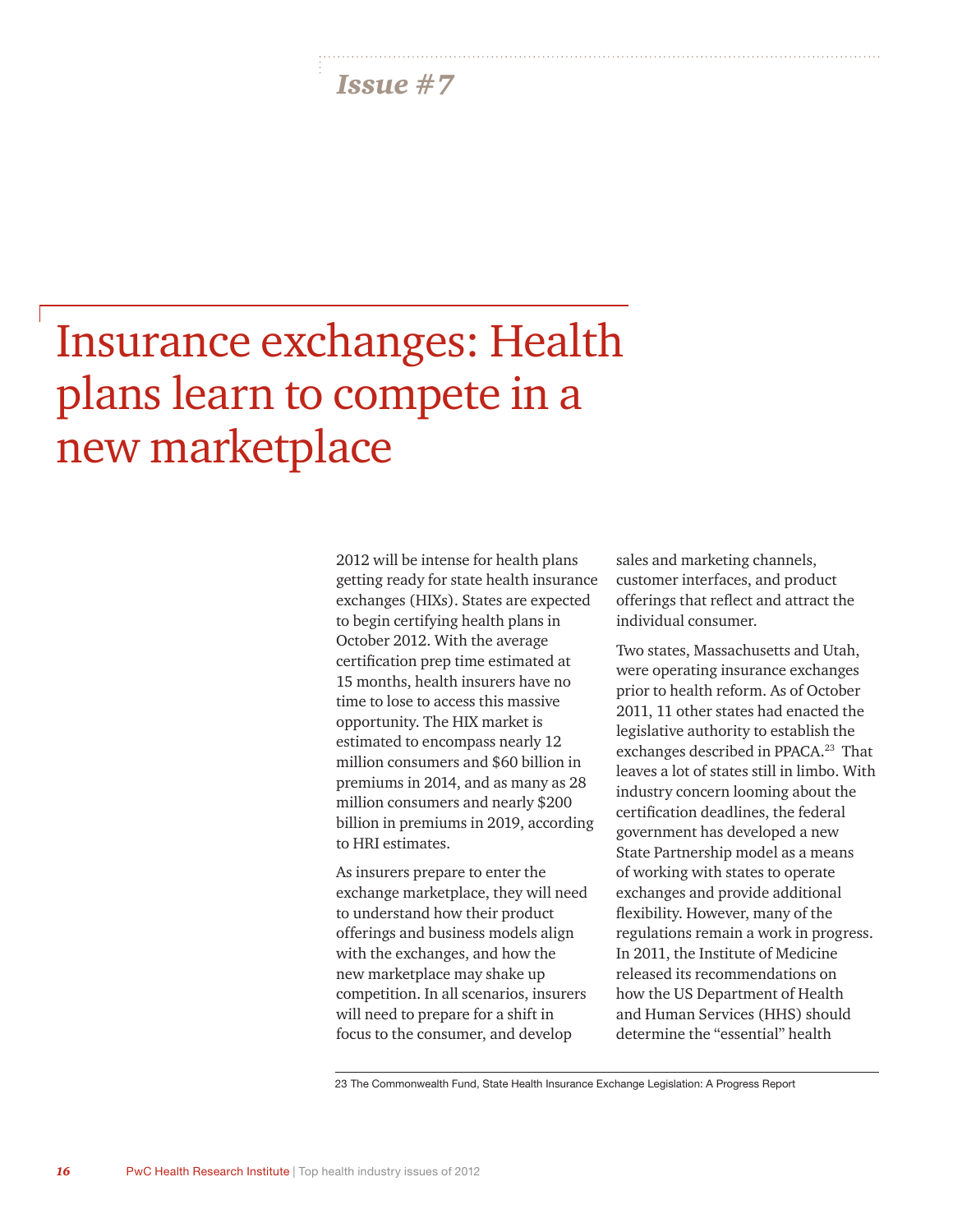**Figure 7: Percent of consumers who think health insurance exchanges (HIXs) will make it easier to find and purchase a competitive health plan**



Source: PwC Health Research Institute Consumer Survey, 2011

benefits that must be included in health plans sold through the exchange. Once HHS releases its final rule, insurers will need to ensure any plans they sell on an exchange meet those requirements.

Meanwhile, the concept of insurance exchanges is flowering in other forms. For example, Florida is working on its own exchange that would open in 2012, but not to individuals — only to small businesses. It would not provide subsidies or tax credits, or have an essential benefits requirement. Some health insurers are building private exchanges. Blues plans in six states recently purchased a majority stake in Bloom Health, an online marketplace that offers a variety of health plans to employees at small to midsize employers. Bloom plans to compete nationally with the state-run Small Business Health Option Programs, or SHOP exchanges.

If consumers don't know much about these new exchanges, they will soon. Many insurers are targeting specific population segments, expanding direct-to-consumer sales and marketing capabilities, and exploring new channels to reach consumers directly. As health insurers develop their strategies, they should

understand consumer expectations. Among consumers who responded to HRI's survey, 34% reported they would have a less favorable impression of a health insurance company that decided not to participate in their state's exchange. That negative impression could stem from consumer expectations about the value the exchange brings: 37% of consumers surveyed think health insurance exchanges will make it easier for them to find and purchase a competitive health insurance plan. (See Figure 7.)

#### *Implications*

- Technology integration with the exchanges could pose challenges, especially as most states have yet to announce their platforms or technology requirements.
- Broker and sales processes could undergo radical change as targets shift from the employer to the individual. Insurers may need to consider how they market inside and outside the exchanges (e.g. Medicaid, small group, individual).
- Broker commissions remain under pressure — some payers have already decreased payments to brokers to meet MLR requirements.
- A retail-oriented view of consumers will force insurers to make their products and services easy for individuals to understand and navigate. The direct-to-consumer sales process will change the way insurers think about consumer behaviors and preferences.
- Nontraditional health insurance companies may enter the health insurance exchange market or partner with existing insurers, retailers, or financial institutions.
- Many states are still trying to define their HIX model. Health insurers that are proactive in seeking opportunities to work with the states to define and operationalize the exchanges will have a distinct advantage and will be better prepared to successfully integrate with the exchanges and their operating models.

For a more in-depth look at health insurance exchanges, see [Change the](http://www.pwc.com/us/hix)  [channel: Health insurance exchanges](http://www.pwc.com/us/hix)  [expand choice and competition.](http://www.pwc.com/us/hix)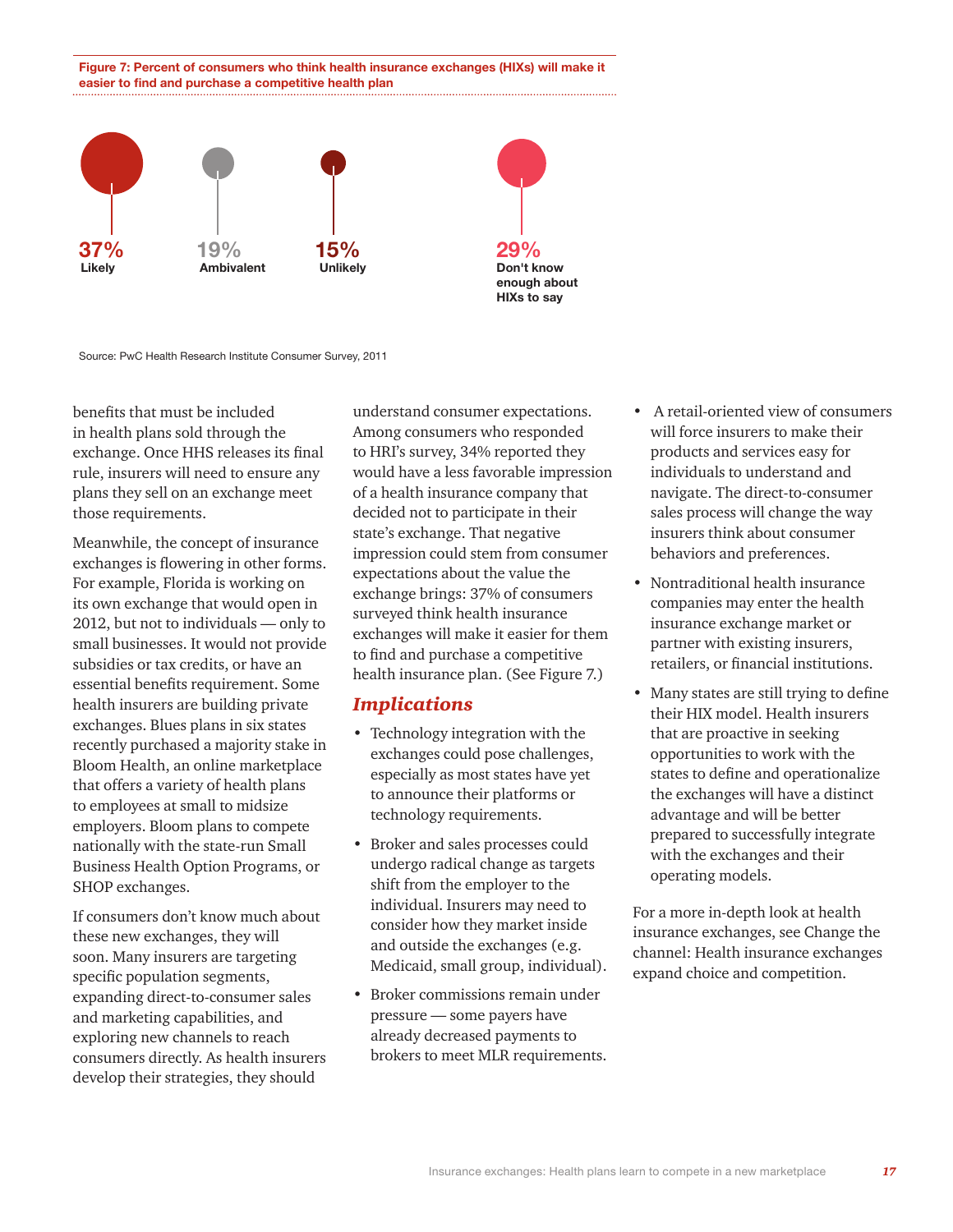## A slimmer pharma tries on new business models

Branded pharmaceutical companies are trying on new business models as varied as the costumes in a Broadway musical. Lower cost generics manufacturers are logging market share gains from branded manufacturers. The scenario is becoming more frenzied in anticipation of a jolting \$118 billion revenue loss between 2012 and 2016 due to expiring blockbuster patents.<sup>24</sup> More than 80% of pharma and life science CEOs surveyed by PwC said they have altered course during the past two years, and 36% said they have modified their strategies in fundamental ways.25

The years 2009 and 2010 were banner years for pharma mergers as companies looked to rebuild product pipelines. Only 11 of 42 members of the industry trade group, the Pharmaceutical Research and Manufacturers of America, of 15 years ago remain after years of mergers.26,27 These mergers created larger companies, but they have consequently been slimming down. The numbers paint a dismal picture. Since the beginning of 2011, more than 20,000 US job cuts were announced.28 The US Department of Labor estimates that pharma sales and marketing staffs will shrink by 5% between 2008

<sup>24</sup> EvaluatePharma, World Preview 2016, June 2011

<sup>25</sup> Growth Reimagined: Pharmaceutical and Life Sciences Industry Summary, 14th Annual Global CEO Survey, PwC, 2011.

<sup>26</sup> Forbes, Our Shrinking Biopharma Ecosystem, September 2011

<sup>27</sup> John L. LaMattina, The impact of mergers on pharmaceutical R&D, Nature Reviews Drug Discovery: August 10, 2011, 559.

<sup>28</sup> Challenger, Gray, and Christmas, Job-Cut Announcement Report, November 2, 2011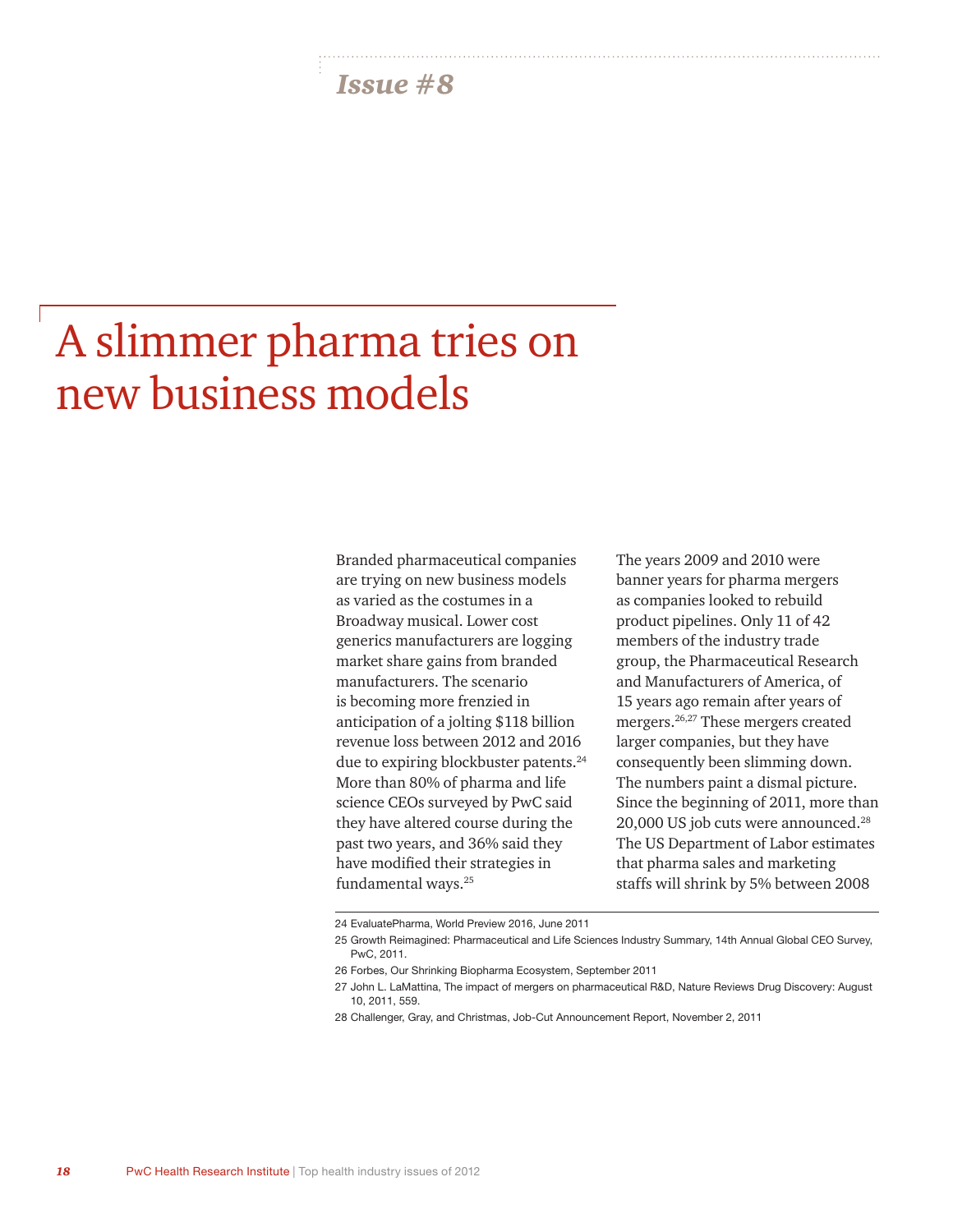**Figure 8: Percent of consumers who agree that pharmaceutical and biomedical research is an important engine for economic growth in this country**



Source: PwC Health Research Institute Consumer Survey, 2011

and 2018.29 Following two years of mega mergers and acquisitions, major players are rethinking their approaches to sustaining R&D. The varied strategies include:

- Divest or slim down R&D divisions through massive layoffs and closing of research facilities.
- Maintain existing R&D arms, but separate them into independent, sometimes competing, units.
- Forge partnerships with academic research institutions.
- Act as corporate venture capitalists, crafting an investment portfolio of firms with promising pipelines.
- Shift more R&D to contract research organizations, lower cost labor, or overseas growth markets.

With the worldwide economy still struggling and major pharma dealing with declines in patent drug sales, slimming down could emerge as the

predominant model. The biggest casualty could be R&D productivity. The loss would come at a time when American consumers consider pharma R&D a critical part of the nation's economy. As indicated in HRI's consumer survey, 61% of consumers say pharmaceutical and biomedical research is an important engine for economic growth. (See Figure 8.) Additionally, three-fourths of consumers think that clinical trials should be conducted in the United States, providing jobs and revenue, even though that might mean longer approval time and higher priced drugs.

Big pharma is shifting from blockbuster drugs marketed to the masses to specialty products developed for small patient populations with hard-to-treat and rare diseases. These newer drugs are more complex and more expensive to produce, transport, and administer, and they require a different sales and marketing model.

#### *Implications*

- For an industry not accustomed to adroit strategy shifts, risks will remain high. Multinationals will hire more staff in emerging markets and fewer in developed nations. They will continue to invest in R&D and manufacturing facilities in developing nations.
- Pharma can no longer rely on individual physicians to drive sales. Purchasing groups, health plans and risk-based care groups carry increasing clout around purchasing decisions.
- Those in the R&D workforce who have weathered the storm are battered. Pharma firms that take heed of employee engagement and productivity levels and excel at postmerger integration will be better positioned in 2012.

For a more in-depth look at issues affecting the pharmaceutical industry, see [Pharma 2020: Challenging](http://www.pwc.com/gx/en/pharma-life-sciences/pharma-2020-business-models/index.jhtml)  [business models.](http://www.pwc.com/gx/en/pharma-life-sciences/pharma-2020-business-models/index.jhtml) 

29 Bureau of Labor Statistics, US Department of Labor, Career Guide to Industries, 2010-11 Edition, Pharmaceutical and Medicine Manufacturing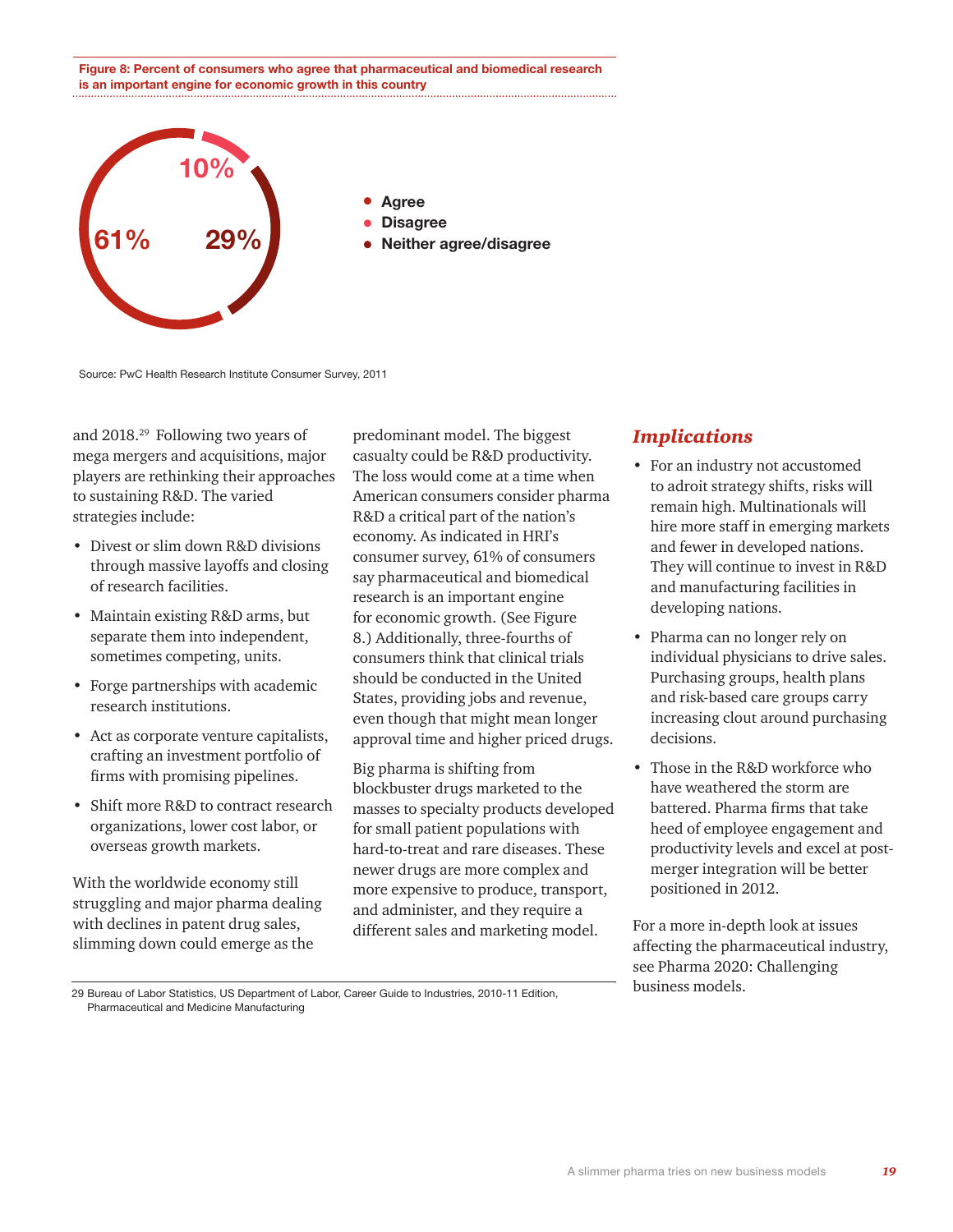# Healthcare no longer social media's wallflower

While websites and portals create a one-to-many relationship, social media creates a many-to-many relationship. Four out of five businesses with 100 or more employees want to use that

relationship to market and manage their businesses.30 Social media, which uses web or mobile technologies for discussions and collaborations, is the newest channel to connect



\*Respondents were able to select all that apply Source: PwC Health Research Institute Consumer Survey, 2011 people internally and externally to an organization. Whether it's reacting to customer complaints, monitoring web chatter or communicating with their workers, healthcare organizations are emerging as active participants in social media. So are consumers. Almost a third of consumers surveyed by HRI , and 50% of those under the age of 35, have used social media for healthcare purposes, with one in five consumers having used Facebook. (See Figure 9.)

Providers seem to be furthest along in reaching consumers through social networks. More than 1,200 hospitals participate in nearly 4,200 social networking sites, including Facebook, Twitter, YouTube, LinkedIn, foursquare, and blogs.<sup>31</sup> And more than 60% of US physicians already use or are interested in using online physician communities, such as Sermo, where they collaborate and share information.<sup>32</sup>

30 eMarketer, Social Media in the Marketing Mix: Budgeting for 2011, December 2010

31 Ed Bennett, Found in Cache

32 Manhattan Research, Pharma & Social Media: Practical Social Media Strategies for the Pharmaceutical Industry, 2009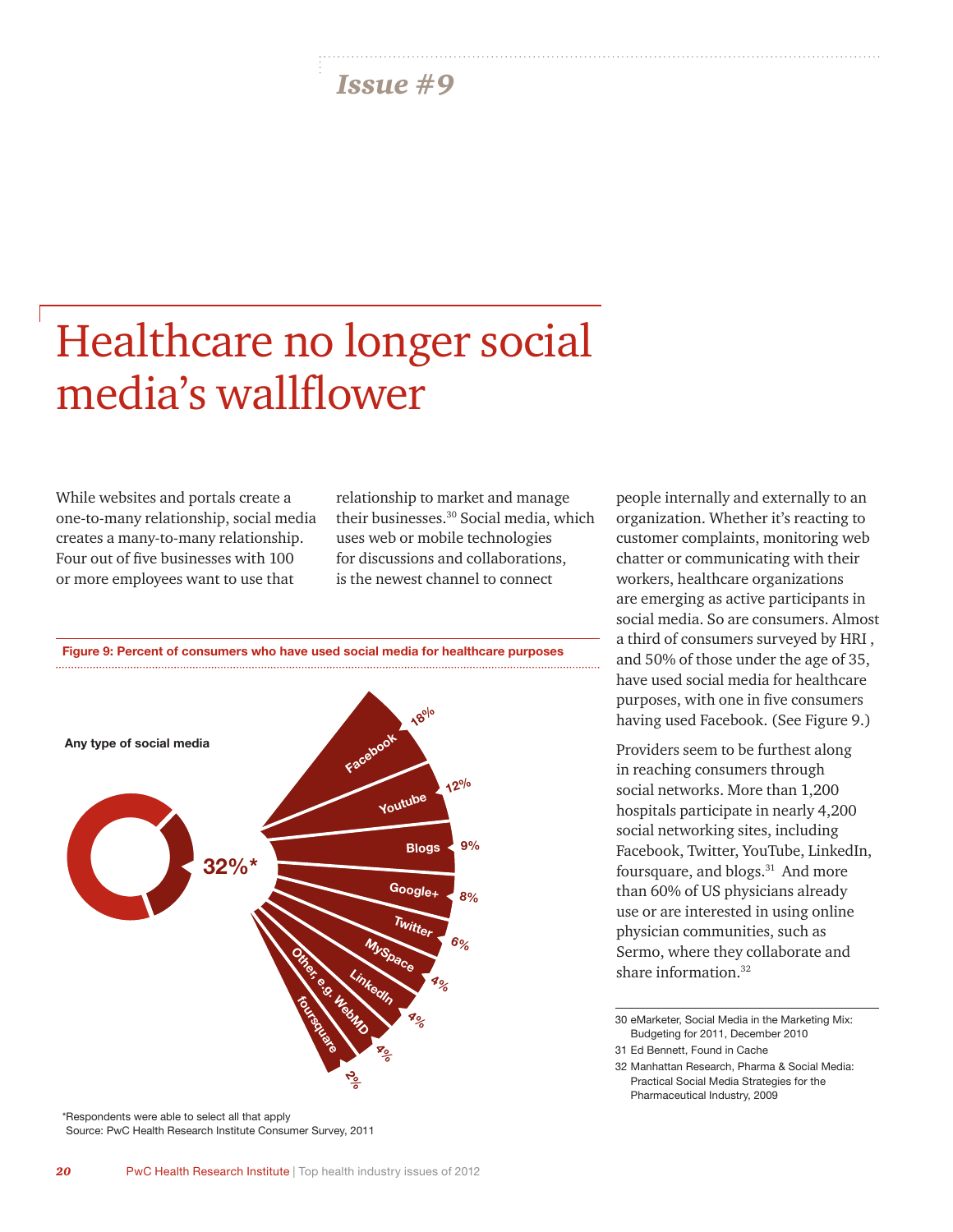Health insurers use social media to share insights with their members on plan benefits, health reform, and healthy lifestyles. Aetna plans to engage people in achieving personal health and wellness goals by translating positive offline actions, such as a workout at the gym, into benefits for the participant's virtual life.33 Such efforts by insurers, if successful, could translate into better health for plan members and lower costs, in real life.

Elusive FDA guidance has inhibited pharma's full embrace of social media with consumers. Even so, more than 50 companies have posted videos on YouTube, Twitter, and Facebook.<sup>34</sup> And others post regularly on blogs that attract wide followings. Eli Lilly's in-house collaborative problem-solving network "e.Lilly" expanded beyond its corporate confines into an online global community for open innovation. This network, InnoCentive, joins companies seeking solutions to problems with 250,000 scientists, engineers, professionals, and entrepreneurs from more than 200 countries and includes participants such as the Cleveland Clinic and Roche.<sup>35</sup>

Not only are healthcare companies using social media to reach consumers, they are using enterprise social platforms internally to share information and brain power, find solutions to problems, and spur innovation. For example, IPC The Hospitalist Company uses Yammer to connect more than 1,400 physicians in 21 states for peer consultations.36 New generation platforms will enable data analytics and more integration

capabilities. For more information, download PwC's [Technology forecast:](http://www.pwc.com/techforecast)  [Transforming collaboration with](http://www.pwc.com/techforecast)  [social tools.](http://www.pwc.com/techforecast) 

Healthcare companies know they must engage in social media at some level. Many have already changed the way they listen to their customers and understand the importance of managing their digital identity. As the demand for online health information grows, so too will the ways healthcare organizations use social media.

#### *Implications*

- Social media foundations in marketing and communications will open new opportunities to improve health delivery and outcomes. It should be incorporated as part of a larger multi-channel strategy to connect with customers.
- Healthcare companies must identify, train, and empower employees who can respond to customer complaints and questions quickly and in a way that protects their brands. An organization-wide social media policy should outline how employees can participate and who is primarily responsible for monitoring and responding.
- Healthcare companies can apply behavioral economics principles to understand tradeoffs that consumers make and influence healthier choice selection.
- Social media provides opportunities to mine information on specialized sets of patients. These opportunities could prove especially inviting for new entrants to the healthcare field.

33 Aetna, Aetna and Mindbloom Team Up to Encourage Healthier, More Balanced Living Through Social Gaming, May 2011

For a more in-depth look at social media and healthcare, stay tuned for HRI's upcoming report in Spring 2012.

<sup>34</sup> Dose of Digital, Pharma and Healthcare Social Media Wiki

<sup>35</sup> InnoCentive

<sup>36</sup> Yammer, Case Studies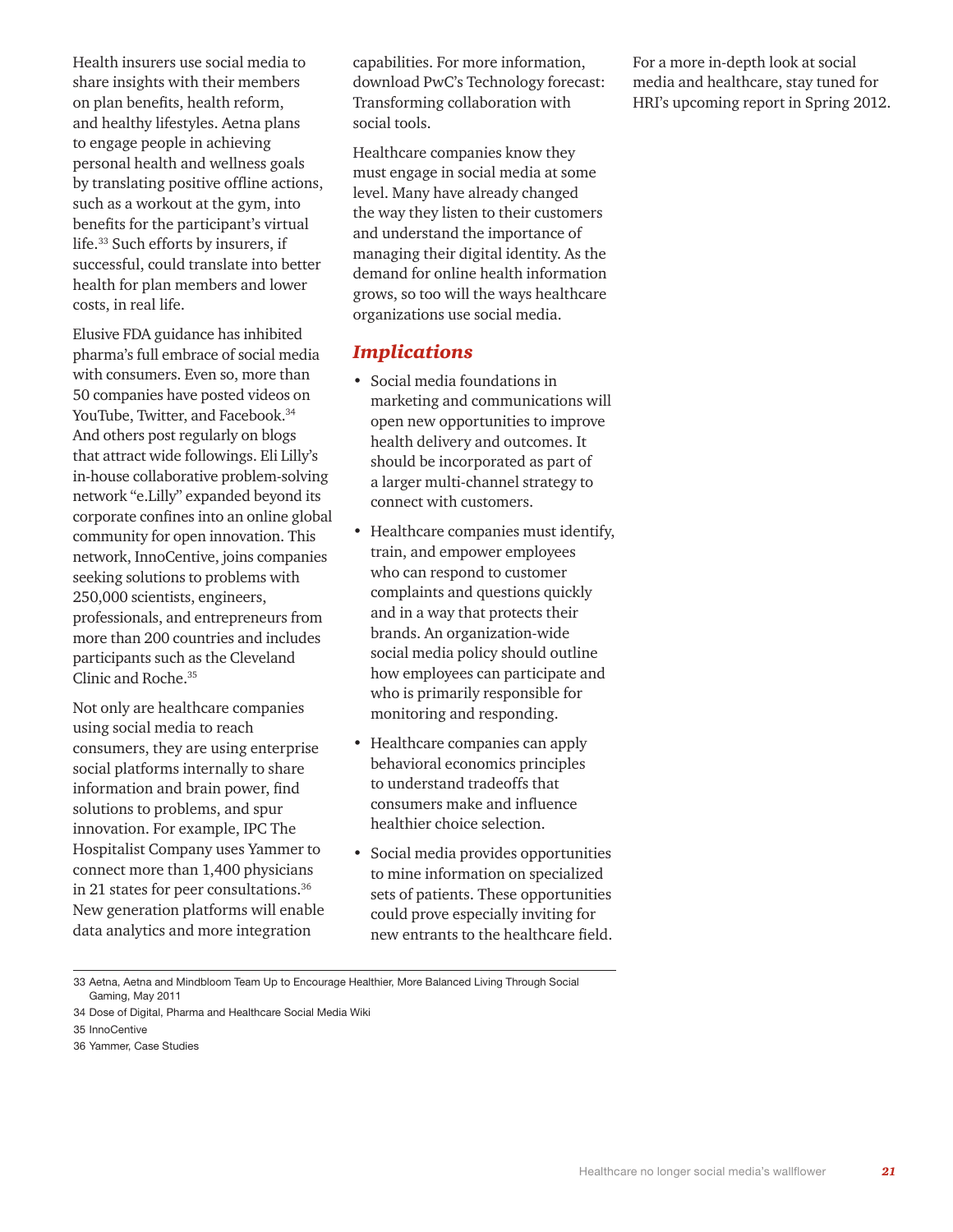# Politics as usual: Healthcare will take a central role in election year

Health reform, Medicare, and Medicaid will be among the most popular debate topics in 2012 as Republicans seek to repeal PPACA and Democrats vigorously defend it. The potential Republican presidential candidates disagree on many points, yet they overwhelmingly agree on one thing: to repeal President Obama's signature health reform

law. Respondents to PwC's consumer survey agree that healthcare is a prime election issue: It was second only to job creation when ranking the issues of most concern in the election. (See Figure 10.)





Source: PwC Health Research Institute Consumer Survey, 2011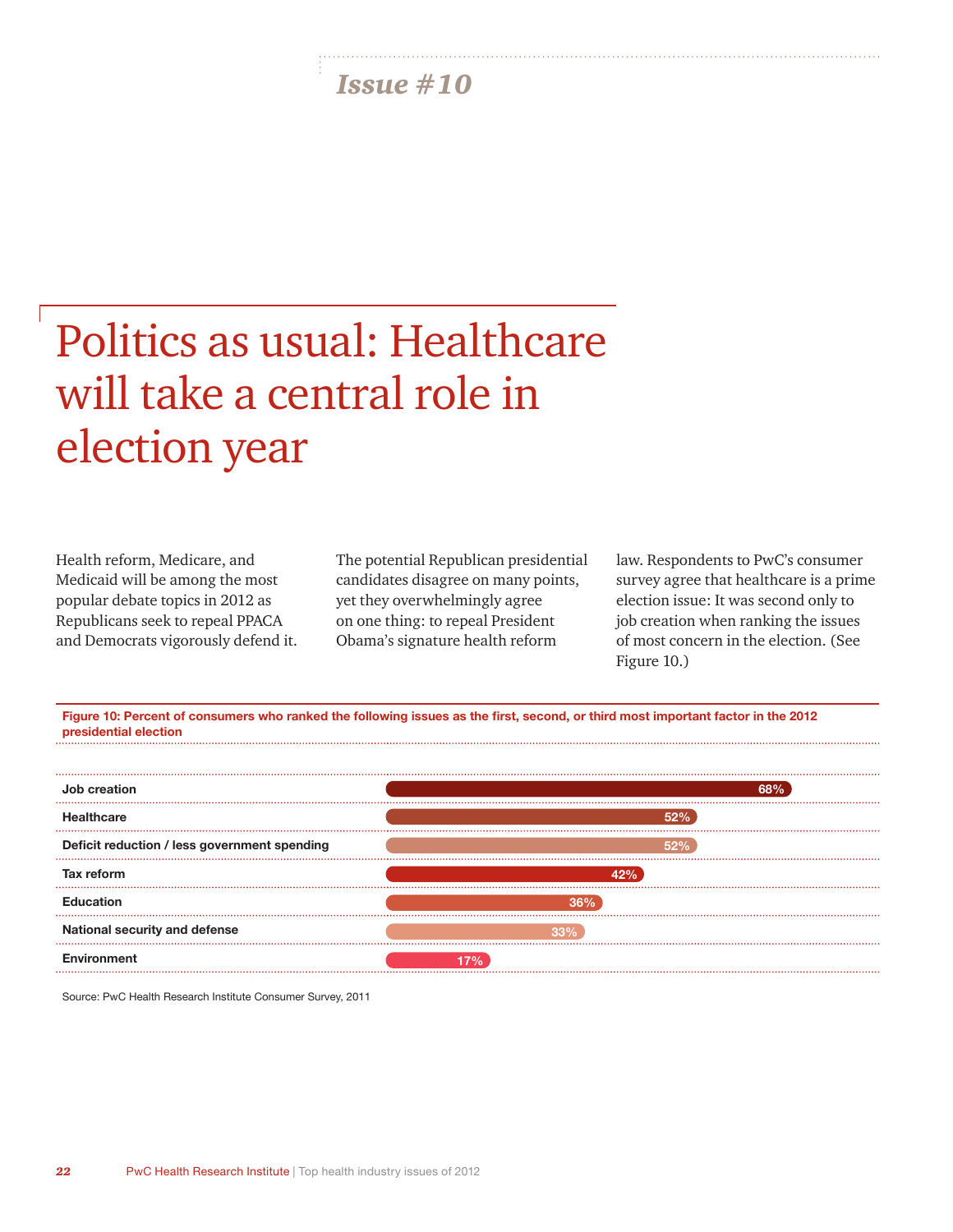As 2012 election year politics run their course, healthcare organizations cannot ignore the upcoming regulatory milestones that are scheduled to unfold. Organizations may find it necessary to implement and respond to healthcare reform legislation even if it will change significantly or be repealed after the next election. They must learn to thrive in a new environment as CMS approves new accountable care organizations, the IRS collects new fees from pharmaceutical manufacturers, and Medicare starts withholding some payments to fund a new value-based incentive program. And the biggest wild card of all: whether the Supreme Court will rule on the constitutionality of the individual mandate, resulting in the validation/invalidation of a part of PPACA — a decision that could come during the 2012 presidential election campaign.

Debates surrounding healthcare reform invariably invoke Medicare, which in 2011 accounted for 15.4% of the federal budget. Medicare payments are expected to total \$555 billion in 2011, increasing to \$903 billion in 2020, or 17.5% of the federal budget.37

Health reform aims to trim Medicare spending. Among other things, CMS will reduce annual market basket updates to hospitals and other providers, reduce Medicare Disproportionate Share Hospital payments, and set payments to Medicare Advantage plans closer to the average costs of caring for Medicare beneficiaries.38 But both Democrats and Republicans agree that these changes are not enough to guarantee the longterm solvency of Medicare. Other solutions include proposals such as income-based premium contributions and a higher eligibility age.

Medicaid is facing similar pressures, with its projected annual cost exceeding \$428 billion in 2011.39 Several prominent Republicans including presidential candidates 40 — have proposed turning Medicaid into block-grant programs, giving states a lump sum payment to manage as they choose. Republicans maintain that cash-strapped states can't cope with the prospect of millions of currently uninsured expected to join Medicaid's ranks in 2014 under health reform. Democrats argue that such changes could jeopardize healthcare for millions of low income and disabled Americans. More payment cuts to providers, benefit reductions, and increased out-of-pocket costs for beneficiaries could be on the table overall since healthcare represents a significant part of the budget and deficit reduction discussions. While the likelihood of Medicaid block grants is slim at the moment, that prediction could change if Republicans gain control of the White House and Congress in 2012.

#### *Implications*

• With two dramatically different visions for the future of healthcare held by Democrats and Republicans, there's a lot on the line. Health

organizations will need to marshal and allocate resources along several strategic pathways, including current implementation needs, advocacy to influence future policy decisions, and contingency planning for major dismantling or restructuring.

- If the Supreme Court strikes down the individual mandate, millions of Americans may forgo buying insurance, disrupting provider, payer, and pharma assumptions for new growth.
- Reducing Medicare provider rates will remain a discussion in deficit talks. Combine that with other efforts under way to reduce volume, and the squeeze is on hospitals. Value-based purchasing, never events, penalties for readmissions and accountable care organizations—every single initiative is designed to keep patients out of the hospital.
- Continued government action to address the deficit, such as the super committee effort, will add another level of pressure and uncertainty to healthcare spending. As a result, there may be a push for market penetration among providers and payers to make up for potential revenue losses.

For a more in-depth look at health reform, visit HRI's health reform website at [www.pwc.com/us/](www.pwc.com/us/healthreform) [healthreform](www.pwc.com/us/healthreform)

<sup>37</sup> CBO, Budget and Economic Outlook, August 2011

<sup>38</sup> Kaiser Family Foundation, Focus on Health Reform

<sup>39</sup> CMS National Health Expenditure Data Projections 2010 – 2020

<sup>40</sup> Kaiser Health News, GOP Presidential Hopefuls: Where They Stand On Health Care, October 2011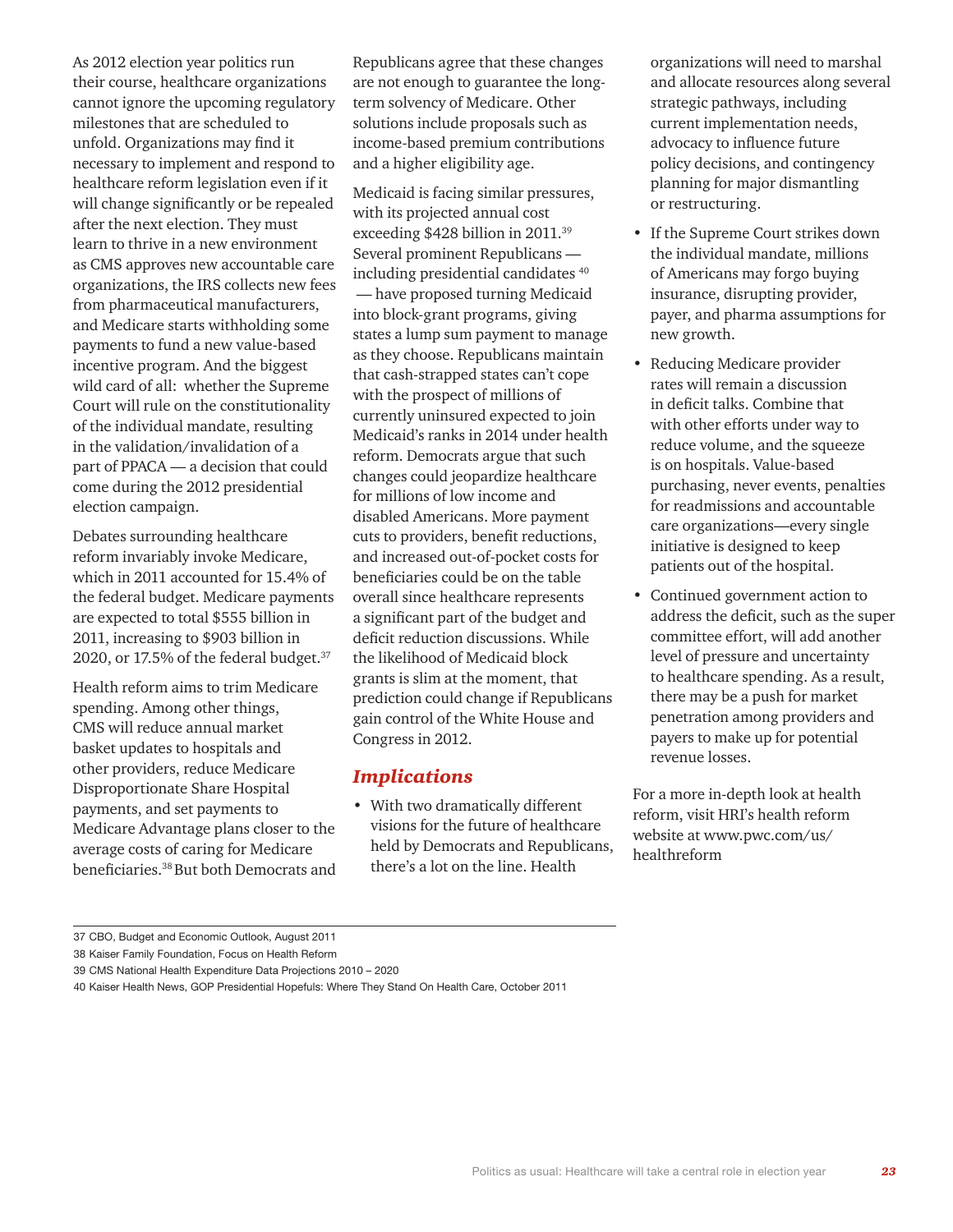| <b>About this research</b>                     | This annual report discusses the top issues for healthcare providers, health<br>insurers, pharmaceuticals and life sciences companies and employers. In fall<br>2011 PwC's Health Research Institute commissioned an online survey of 1,000<br>US adults representing a cross-section of the population in terms of insurance<br>status, age, gender, income, and geography. The survey collected data on<br>consumers' perspectives on the healthcare landscape and preferences related to<br>their healthcare usage. |                                                                                                                                                                                                      |
|------------------------------------------------|------------------------------------------------------------------------------------------------------------------------------------------------------------------------------------------------------------------------------------------------------------------------------------------------------------------------------------------------------------------------------------------------------------------------------------------------------------------------------------------------------------------------|------------------------------------------------------------------------------------------------------------------------------------------------------------------------------------------------------|
| <b>About PwC</b>                               | PwC US helps organizations and individuals create the value they're looking for.<br>We're a member of the PwC network of firms with 160,000 people in more than<br>150 countries. We're committed to deliver quality in assurance, tax and advisory<br>services. Tell us what matters to you and find out more by visiting us at<br>www.pwc.com/us.                                                                                                                                                                    |                                                                                                                                                                                                      |
| <b>Health Research Institute</b>               | PwC's Health Research Institute provides new intelligence, perspectives, and<br>analysis on trends affecting all health-related industries. The Health Research<br>Institute helps executive decision makers navigate change through primary<br>research and collaborative exchange. Our views are shaped by a network of<br>professionals with executive and day-to-day experience in the health industry.<br>HRI research is independent and not sponsored by businesses, government, or<br>other institutions.      |                                                                                                                                                                                                      |
| <b>PwC Health</b><br><b>Research Institute</b> | <b>Kelly Barnes</b><br>Partner, Health Industries Leader<br>kelly.a.barnes@us.pwc.com<br>$(214)$ 754 5172                                                                                                                                                                                                                                                                                                                                                                                                              | Sarah Haflett<br>Manager, Health Information<br><b>Technology Research</b><br>sarah.e.haflett@us.pwc.com<br>$(267)$ 330 1654<br>Jack Rodgers<br>Managing Director,<br><b>Health Policy Economics</b> |
|                                                | David Chin, MD<br>Principal (retired)<br>david.chin@us.pwc.com<br>(617) 530 4381                                                                                                                                                                                                                                                                                                                                                                                                                                       |                                                                                                                                                                                                      |
|                                                | Sandy Lutz<br><b>Managing Director</b><br>sandy.lutz@us.pwc.com<br>$(214)$ 754 5434                                                                                                                                                                                                                                                                                                                                                                                                                                    | jack.rodgers@us.pwc.com<br>$(202)$ 414 1646<br>Ariel Gray<br>Research Analyst                                                                                                                        |
|                                                | Benjamin Isgur<br>Director<br>benjamin.isgur@us.pwc.com<br>(214) 754 5091                                                                                                                                                                                                                                                                                                                                                                                                                                              | ariel.b.gray@us.pwc.com<br>$(415)$ 498 7136<br>Jaime Marks<br>Research Analyst                                                                                                                       |
|                                                | Serena Foong<br>Senior Manager                                                                                                                                                                                                                                                                                                                                                                                                                                                                                         | jaime.l.marks@us.pwc.com<br>$(267)$ 330 2691                                                                                                                                                         |
|                                                | serena.h.foong@us.pwc.com<br>(617) 530 6209                                                                                                                                                                                                                                                                                                                                                                                                                                                                            | Alan Baronoskie<br>Research Analyst                                                                                                                                                                  |
|                                                | Christopher Khoury<br>Senior Manager<br>christopher.m.khoury@us.pwc.com<br>(202) 312 7954                                                                                                                                                                                                                                                                                                                                                                                                                              | alan.baronoskie@us.pwc.com<br>$(214)$ 754 5265                                                                                                                                                       |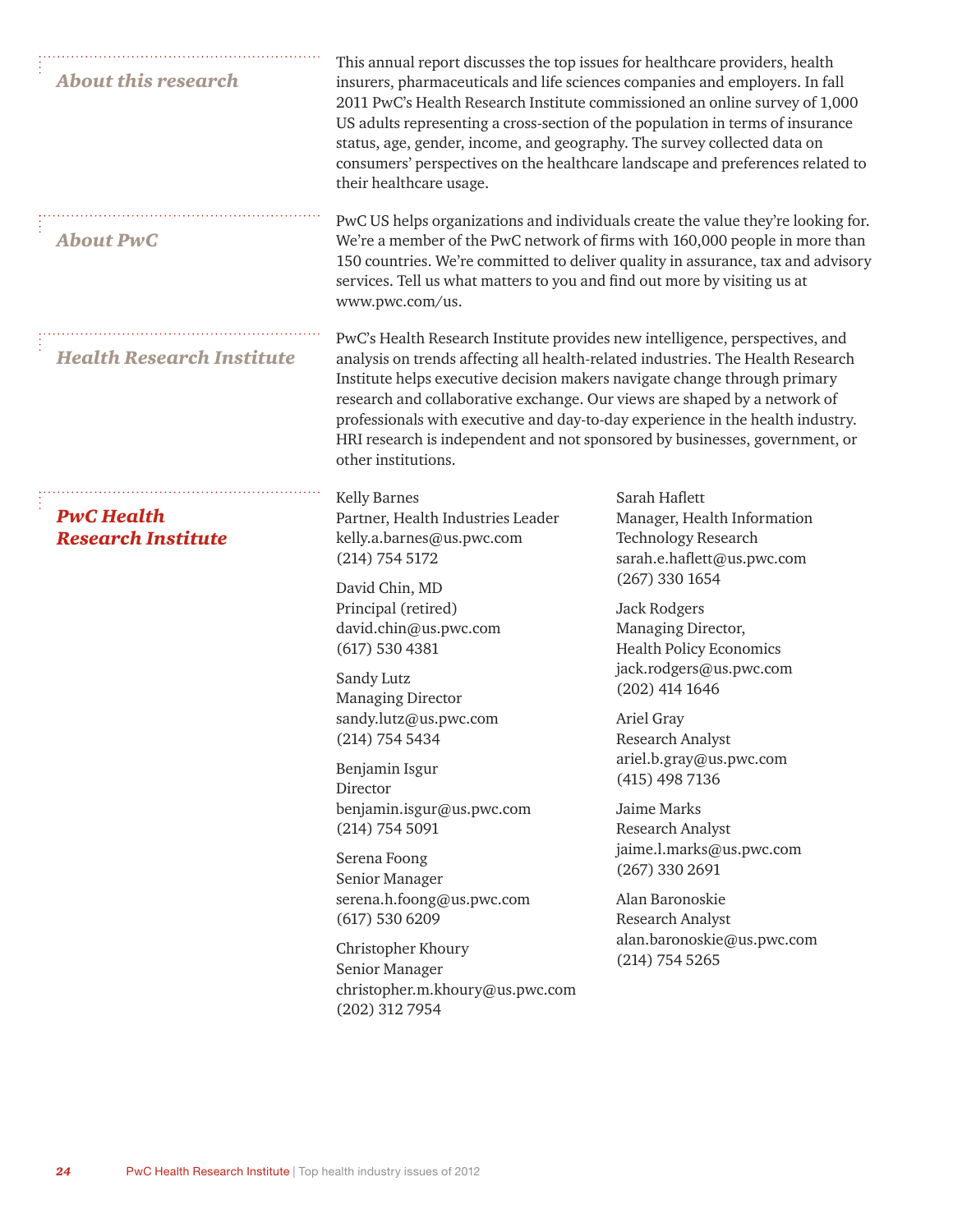#### *Health Research Institute Advisory Team*

*Health Research Institute Contributors*

*Health Industries Marketing*

Joe Albian Principal, Healthcare Provider Advisory Leader joe.albian@us.pwc.com (312) 298 2018

Michael Galper Partner, Healthcare Payer Leader michael.r.galper@us.pwc.com (213) 217 3301

Daniel Garrett Principal and National Leader, Health Information Technology daniel.garrett@us.pwc.com (267) 330 8202

Vaughan Kauffman Principal, Healthcare Payer Advisory Leader vaughn.a.kauffman@us.pwc.com (216) 363 5817

Janice Drennan Manager janice.s.drennan@us.pwc.com (813) 348 7411

Dimitri Drone Partner dimitri.b.drone@us.pwc.com (973) 236 4977

Steven Elek Partner, Transaction Services Leader steven.elek@us.pwc.com (267) 330 2240

Barbara Gabriel Manager barbara.a.gabriel@us.pwc.com (813) 348 7181

Douglas Strang Partner, Pharmaceutical and Life Sciences US Co-Advisory Leader douglas.s.strang@us.pwc.com (267) 330 3045

Michael Swanick Partner, Pharmaceutical and Life Sciences Leader michael.f.swanick@us.pwc.com (267) 330 6060

Michael Thompson Principal michael.thompson@us.pwc.com (646) 471 0720

Robert Valletta Partner, Healthcare Provider Leader robert.m.valletta@us.pwc.com (617) 530 4053

Jeffrey Gitlin Principal, Enterprise Strategy Co-Leader jeffrey.gitlin@us.pwc.com (860) 241 7056

Jinn-Feng Lin Principal jinn-feng.lin@us.pwc.com (312) 298 3792

Ross Stromberg Director ross.e.stromberg@us.pwc.com (415) 498 7368

Thomas Weakland Principal, Enterprise Strategy Co-Leader tom.weakland@us.pwc.com (312) 298 6896

*HRI acknowledges the following additional contributors:*

*John Dugan, Seth Dunbar, Angel Franco, Lawrence Hanrahan, Jason Heider, Grant Hubbard, Betty Kaczmarek, Rachel Murray, Lucia Naranjo, William Rosenberg, Roxanne Ryan, Eric Simoni, Oliver Steck, Mark Sugrue, Ji Tang, Marissa Walls, Christopher Wasden, Robert Wilson*

Todd Hall Director todd.w.hall@us.pwc.com (617) 530 4185

Nadia Leather Director nadia.m.leather@us.pwc.com (646) 471 7536

Art Karacsony Director attila.karacsony@us.pwc.com (973) 236 5640